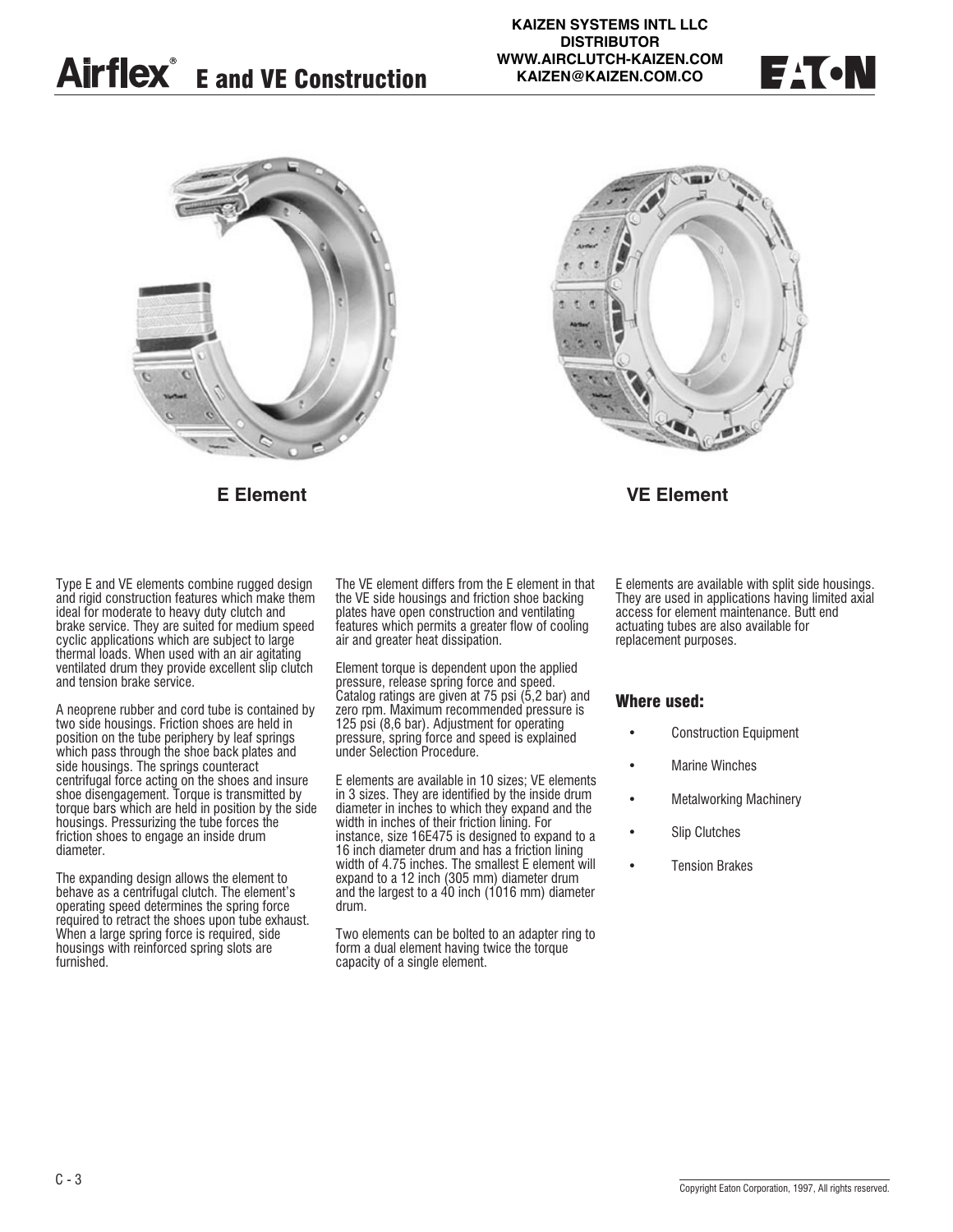## Airflex<sup>®</sup> E and VE Component Descriptions





| <b>Torque Rating</b>      |                          |
|---------------------------|--------------------------|
| <b>English</b>            | SI                       |
| $Ib \cdot in$<br>@ 75 psi | $N \cdot m$<br>@ 5,2 bar |
| 11300                     | 1280                     |
| 16000                     | 1810                     |
| 21500                     | 2430                     |
| 31500                     | 3560                     |
| 40500                     | 4580                     |
| 52000                     | 5880                     |
| 67000                     | 7570                     |
| 106000                    | 12000                    |
| 137000                    | 15500                    |
| 225000                    | 25400                    |
| 25500                     | 2880                     |
| 45200                     | 5110                     |
| 58500                     | 6610                     |
|                           |                          |

| <b>Item</b> | <b>Component Description</b>                      |
|-------------|---------------------------------------------------|
|             | Housing half                                      |
| 2           | Housing half with valve hole                      |
| 3           | Tube                                              |
| 4           | Torque bar (nuts required for VE)                 |
| 5           | Friction shoe assembly                            |
| 6           | Release spring                                    |
|             | Tube nut                                          |
| 8           | Friction block & rivet kit                        |
| 4,5,6       | Torque bars, friction shoes & release springs kit |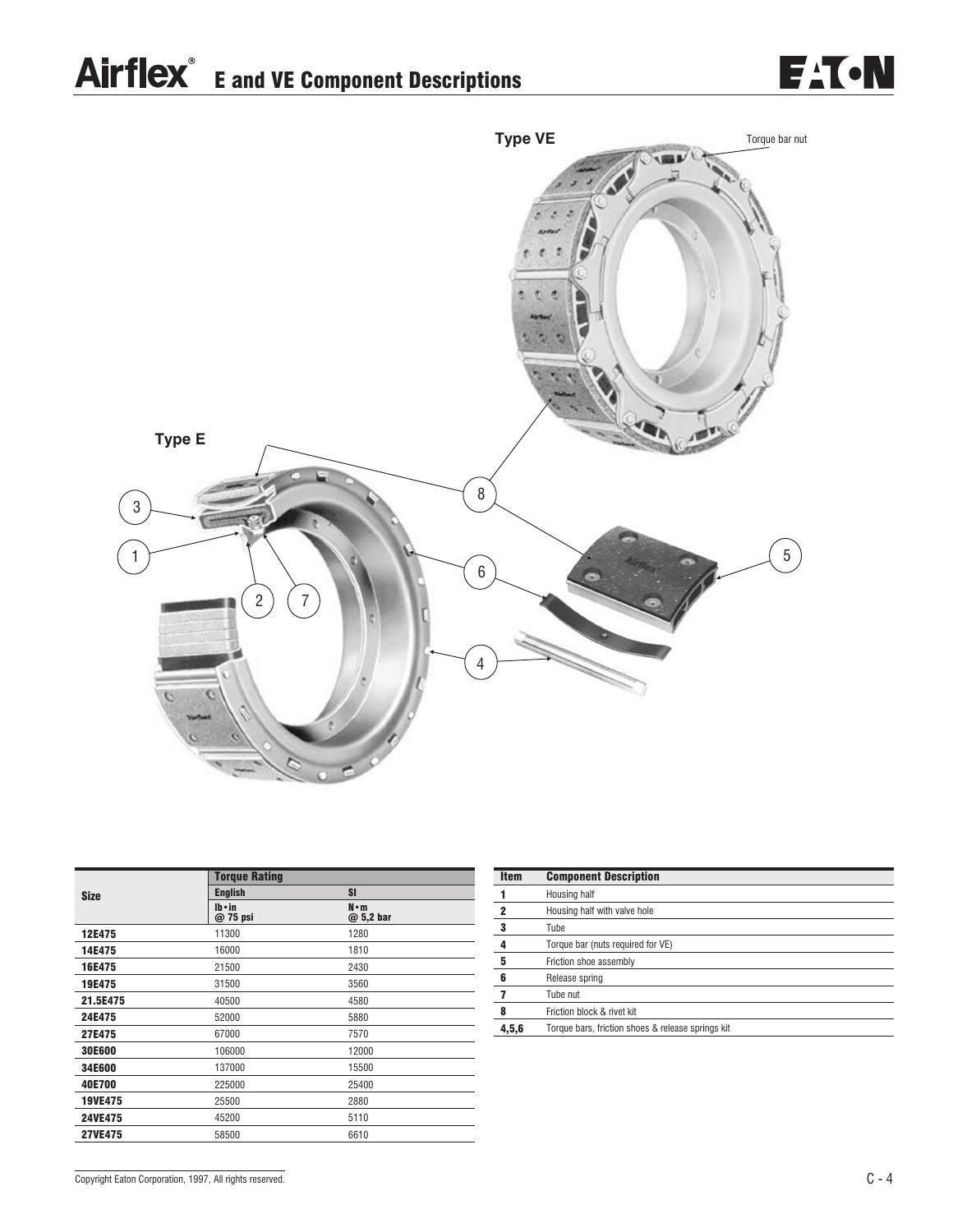# Airflex<sup>®</sup> Single E Elements



Form E 601 Technical Data Sizes 12 to 40

| <b>English</b> |                       | Ibin<br>@ 75 psi                                                                                        | rpm                            | $psi/rpm^2$              | Ibft <sup>2</sup> | $\mathsf{I}$ | in <sup>2</sup>         | in         | in                      | in <sup>3</sup> | in              |
|----------------|-----------------------|---------------------------------------------------------------------------------------------------------|--------------------------------|--------------------------|-------------------|--------------|-------------------------|------------|-------------------------|-----------------|-----------------|
| 12E475         | 142314                | 11300                                                                                                   | 1800                           | 1.0 E-06                 | 5                 | 25           | 151                     | 0.18       | 0.06                    | 50              | 12.09           |
| 14E475         | 142213                | 16000                                                                                                   | 1500                           | 1.2 E-06                 | 8                 | 32           | 139                     | 0.37       | 0.18                    | 55              | 14.09           |
| 16E475         | 142214                | 21500                                                                                                   | 1300                           | 1.3 E-06                 | 14                | 42           | 167                     | 0.37       | 0.18                    | 70              | 16.09           |
| 19E475         | 142215                | 31500                                                                                                   | 1100                           | 2.1 E-06                 | 26                | 53           | 202                     | 0.37       | 0.18                    | 85              | 19.13           |
| 21.5E475       | 142395                | 40500                                                                                                   | 975                            | 2.4 E-06                 | 39                | 60           | 236                     | 0.37       | 0.18                    | 100             | 21.63           |
| 24E475         | 142216                | 52000                                                                                                   | 875                            | 2.2 E-06                 | 56                | 67           | 257                     | 0.37       | 0.18                    | 110             | 24.13           |
| 27E475         | 142334                | 67000                                                                                                   | 775                            | 2.4 E-06                 | 79                | 75           | 289                     | 0.37       | 0.18                    | 125             | 27.18           |
| 30E600         | 142336                | 106000                                                                                                  | 700                            | 4.1 E-06                 | 160               | 125          | 434                     | 0.37       | 0.18                    | 175             | 30.18           |
| 34E600         | 142335                | 137000                                                                                                  | 620                            | 4.3 E-06                 | 261               | 156          | 496                     | 0.37       | 0.18                    | 310             | 34.18           |
| 40E700         | 142452                | 225000                                                                                                  | 525                            | 9.1 E-06                 | 520               | 174          | 864                     | 1.25       | 1.06                    | 315             | 40.18           |
|                | $\bf{o}$              | $\begin{array}{c}\n\overline{M_r} & \bigodot \textbf{O} \\ \text{Torique} & \text{Rating}\n\end{array}$ | $\bullet$                      | $C_{\text{centrifugal}}$ | Wk <sup>2</sup>   | Weight       |                         | <b>New</b> | Worn                    | Air             | <b>Maximum</b>  |
| <b>Size</b>    | Part<br><b>Number</b> |                                                                                                         | <b>Maximum</b><br><b>Speed</b> | Gain                     |                   |              | <b>Friction</b><br>Area |            | <b>Lining Thickness</b> | <b>Tube</b>     | <b>Drum</b>     |
|                |                       |                                                                                                         |                                | <b>Constant</b>          | J                 | <b>Mass</b>  |                         | <b>New</b> | <b>Worn</b>             | Cavity          | <b>Diameter</b> |
| 12E475         | 142314                | 1280                                                                                                    | 1800                           | $0.1 E - 06$             | 0,21              | 11           | 974                     | 5          | $\overline{c}$          | 0.82            | 307             |
| 14E475         | 142213                | 1810                                                                                                    | 1500                           | $0.1 E-06$               | 0,34              | 14           | 897                     | 9          | 5                       | 0,90            | 358             |
| 16E475         | 142214                | 2430                                                                                                    | 1300                           | $0.1 E-06$               | 0,59              | 19           | 1077                    | 9          | 5                       | 1,15            | 409             |
| 19E475         | 142215                | 3560                                                                                                    | 1100                           | $0.1 E-06$               | 1,09              | 24           | 1303                    | 9          | 5                       | 1,39            | 486             |
| 21.5E475       | 142395                | 4580                                                                                                    | 975                            | $0.2E - 06$              | 1,64              | 27           | 1522                    | 9          | 5                       | 1,64            | 549             |
| 24E475         | 142216                | 5880                                                                                                    | 875                            | $0.2E - 06$              | 2,35              | 30           | 1658                    | 9          | 5                       | 1,80            | 613             |
| 27E475         | 142334                | 7570                                                                                                    | 775                            | $0.2E - 06$              | 3,32              | 34           | 1864                    | 9          | 5                       | 2,05            | 690             |
| 30E600         | 142336                | 12000                                                                                                   | 700                            | $0.3E - 06$              | 6,72              | 57           | 2799                    | 9          | 5                       | 2,87            | 767             |
| 34E600         | 142335                | 15500                                                                                                   | 620                            | $0.3E - 06$              | 10,96             | 71           | 3199                    | 9          | 5                       | 5,08            | 868             |
| 40E700         | 142452                | 25400                                                                                                   | 525                            | $0.6E - 06$              | 21,84             | 79           | 5573                    | 32         | 27                      | 5,17            | 1021            |
| <b>SI</b>      |                       | $N_{\rm m}$<br>@ 5,2 bar                                                                                | rpm                            | $bar/$ rpm <sup>2</sup>  | kg m <sup>2</sup> | kg           | cm <sup>2</sup>         | mm         | mm                      | dm <sup>3</sup> | mm              |

### Notes:

- $\bullet$  Refers to basic part number only. When ordering, the release spring force and type of friction linings must be specified.
- ! Dynamic torque shown, static torque approximately 25% greater. Torque in each application is dependent upon release spring force, air pressure and speed.
- **8** Tolerances for sizes: 12 thru 27 +0.010/-0.000 in (+0,25/-0,00 mm) 30 thru 40  $+0.005/-0.000$  in  $(+0.13/-0.00$  mm)
- $\bullet$  American National Pipe Thread

 $\Theta$  Drum contact with worn shoes.

% Figures shown are with teflon or graphite slip linings. Multiply values by 1.5 for standard linings, and contact factory for possible need of reinforced housings.

 $\bullet$  Refer to page C-42 for maximum idle RPM.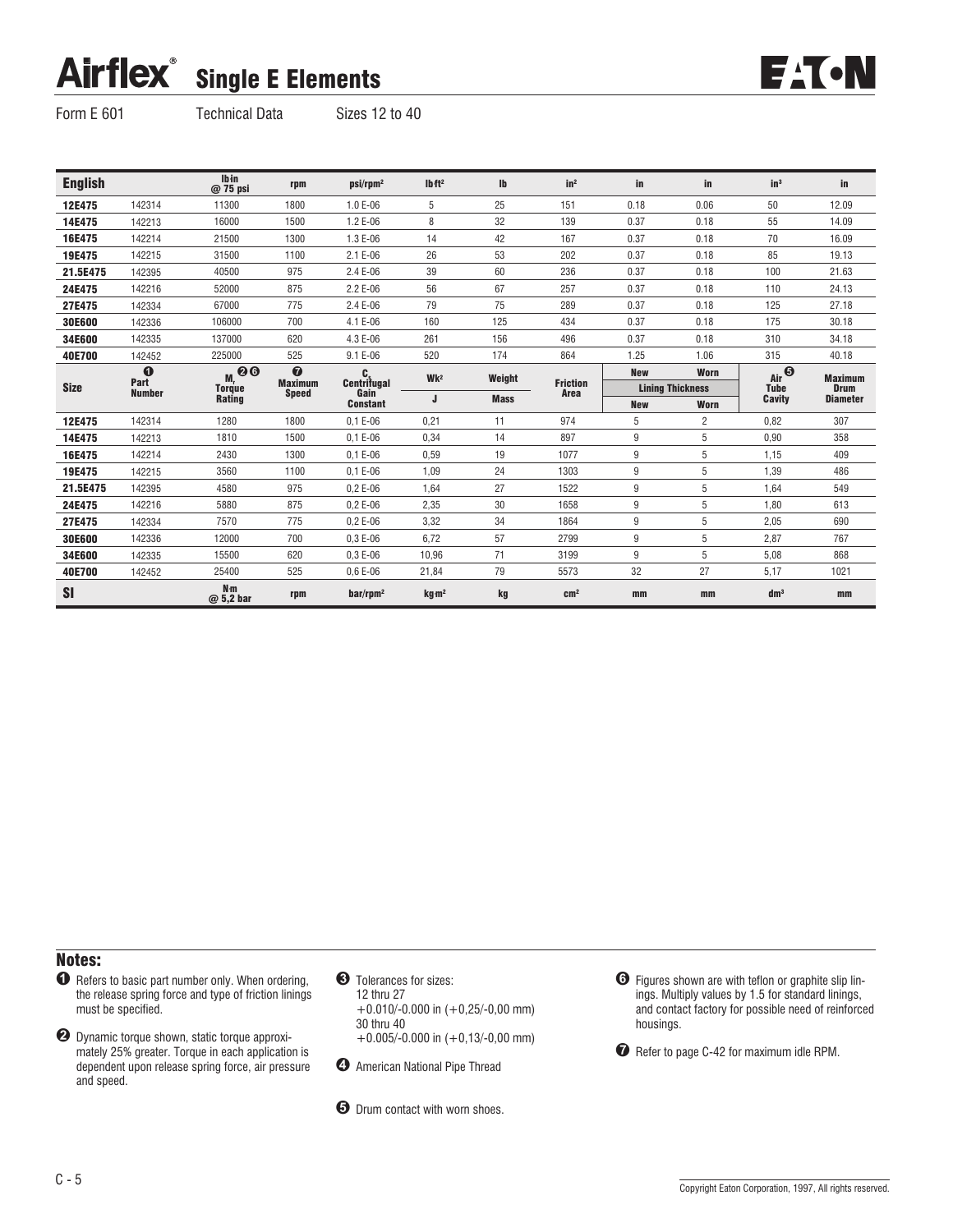

Form E 601 Dimensional Data Sizes 12 to 40





**EATON** 

| <b>English</b> |               | Ibin<br>$@75$ psi           |                | <b>Dimensions in inches</b>      |                |          |        |                |                |          |     |      |                       |                          |              |     |              |
|----------------|---------------|-----------------------------|----------------|----------------------------------|----------------|----------|--------|----------------|----------------|----------|-----|------|-----------------------|--------------------------|--------------|-----|--------------|
| 12E475         | 142314        | 11300                       | 5.50           | 1.25                             | 0.27           | 2.75     | 6.000  | 7.000          | 11.91          | 8.04     | 10  | 0.38 | $1/4 - 18$            | 18.00                    | 0.38         | 8   | 4.75         |
| 14E475         | 142213        | 16000                       | 5.50           | 1.25                             | 0.27           | 2.75     | 7.625  | 8.750          | 13.91          | 9.73     | 12  | 0.38 | $1/4 - 18$            | 15.00                    | 0.38         | 10  | 4.75         |
| 16E475         | 142214        | 21500                       | 5.50           | 1.25                             | 0.27           | 2.75     | 9.625  | 10.750         | 15.91          | 11.73    | 8   | 0.50 | $3/8 - 18$            | 22.50                    | 0.38         | 12  | 4.75         |
| 19E475         | 142215        | 31500                       | 5.50           | 1.25                             | 0.27           | 2.75     | 12.125 | 13.750         | 18.91          | 14.73    | 10  | 0.50 | $3/8 - 18$            | 18.00                    | 0.38         | 12  | 4.75         |
| 21.5E475       | 142395        | 40500                       | 5.50           | 1.25                             | 0.27           | 2.75     | 14.250 | 15.750         | 21.41          | 17.23    | 8   | 0.75 | $3/8 - 18$            | 22.50                    | 0.38         | 14  | 4.75         |
| 24E475         | 142216        | 52000                       | 5.50           | 1.25                             | 0.27           | 2.75     | 16.750 | 18.250         | 23.91          | 19.73    | 10  | 0.75 | $3/8 - 18$            | 18.00                    | 0.38         | 16  | 4.75         |
| 27E475         | 142334        | 67000                       | 5.50           | 1.25                             | 0.27           | 2.75     | 19.750 | 21.250         | 26.91          | 22.73    | 12  | 0.75 | $3/8 - 18$            | 15.00                    | 0.38         | 18  | 4.75         |
| <b>30E600</b>  | 142336        | 106000                      | 7.00           | 1.63                             | 0.31           | 3.50     | 21.000 | 23,000         | 29.91          | 24.94    | 14  | 0.75 | $1/2 - 14$            | 12.86                    | 0.50         | 14  | 6.00         |
| 34E600         | 142335        | 137000                      | 7.00           | 1.63                             | 0.31           | 3.50     | 25,000 | 27.000         | 33.91          | 28.94    | 16  | 0.75 | $1/2 - 14$            | 11.25                    | 0.50         | 16  | 6.00         |
| 40E700         | 142452        | 225000                      | 8.13           | 1.75                             | 0.31           | 4.06     | 30.000 | 32.000         | 39.91          | 34.63    | 18  | 0.75 | $1/2 - 14$            | 10.00                    | 0.56         | 18  | 7.00         |
|                | Part          | M <sub>1</sub>              |                |                                  |                |          | ❸      |                |                |          | No. | Dia. | $\boldsymbol{\Theta}$ |                          |              | No. | Width        |
| <b>Size</b>    | <b>Number</b> | <b>Torque</b><br>Rating     | D <sub>2</sub> | $D_{24}$                         | $D_{25}$       | $D_{46}$ | G      | H <sub>2</sub> | H <sub>6</sub> | $H_{13}$ |     | п    | $\mathbf{0}_4$        | $\bf{0}$<br>$($ Deg. $)$ | $\mathbf{V}$ |     | W            |
|                |               |                             |                |                                  |                |          |        |                |                |          | No. | Dia. |                       |                          |              | No. | <b>Width</b> |
| 12E475         | 142314        | 1280                        | 140            | 32                               | 7              | 70       | 152,4  | 177,8          | 303            | 204      | 10  | 10   | $1/4 - 18$            | 18.00                    | 10           | 8   | 121          |
| 14E475         | 142213        | 1810                        | 140            | 32                               | $\overline{7}$ | 70       | 193.7  | 222.3          | 353            | 247      | 12  | 10   | $1/4 - 18$            | 15.00                    | 10           | 10  | 121          |
| 16E475         | 142214        | 2430                        | 140            | 32                               | $\overline{7}$ | 70       | 244,5  | 273,1          | 404            | 298      | 8   | 13   | $3/8 - 18$            | 22,50                    | 10           | 12  | 121          |
| 19E475         | 142215        | 3560                        | 140            | 32                               | $\overline{7}$ | 70       | 308.0  | 349.3          | 480            | 374      | 10  | 13   | $3/8 - 18$            | 18.00                    | 10           | 12  | 121          |
| 21.5E475       | 142395        | 4580                        | 140            | 32                               | $\overline{7}$ | 70       | 362.0  | 400.1          | 544            | 438      | 8   | 19   | $3/8 - 18$            | 22.50                    | 10           | 14  | 121          |
| 24E475         | 142216        | 5880                        | 140            | 32                               | $\overline{7}$ | 70       | 425,5  | 463.6          | 607            | 501      | 10  | 19   | $3/8 - 18$            | 18.00                    | 10           | 16  | 121          |
| 27E475         | 142334        | 7570                        | 140            | 32                               | $\overline{7}$ | 70       | 501,7  | 539,8          | 684            | 577      | 12  | 19   | $3/8 - 18$            | 15,00                    | 10           | 18  | 121          |
| 30E600         | 142336        | 12000                       | 178            | 41                               | 8              | 89       | 533.4  | 584.2          | 760            | 633      | 14  | 19   | $1/2 - 14$            | 12.86                    | 13           | 14  | 152          |
| 34E600         | 142335        | 15500                       | 178            | 41                               | 8              | 89       | 635,0  | 685,8          | 861            | 735      | 16  | 19   | $1/2 - 14$            | 11,25                    | 13           | 16  | 152          |
| 40E700         | 142452        | 25400                       | 206            | 44                               | 8              | 103      | 762,0  | 812,8          | 1014           | 879      | 18  | 19   | $1/2 - 14$            | 10,00                    | 14           | 18  | 178          |
| <b>SI</b>      |               | N <sub>m</sub><br>@ 5,2 bar |                | <b>Dimensions in millimeters</b> |                |          |        |                |                |          |     |      |                       |                          |              |     |              |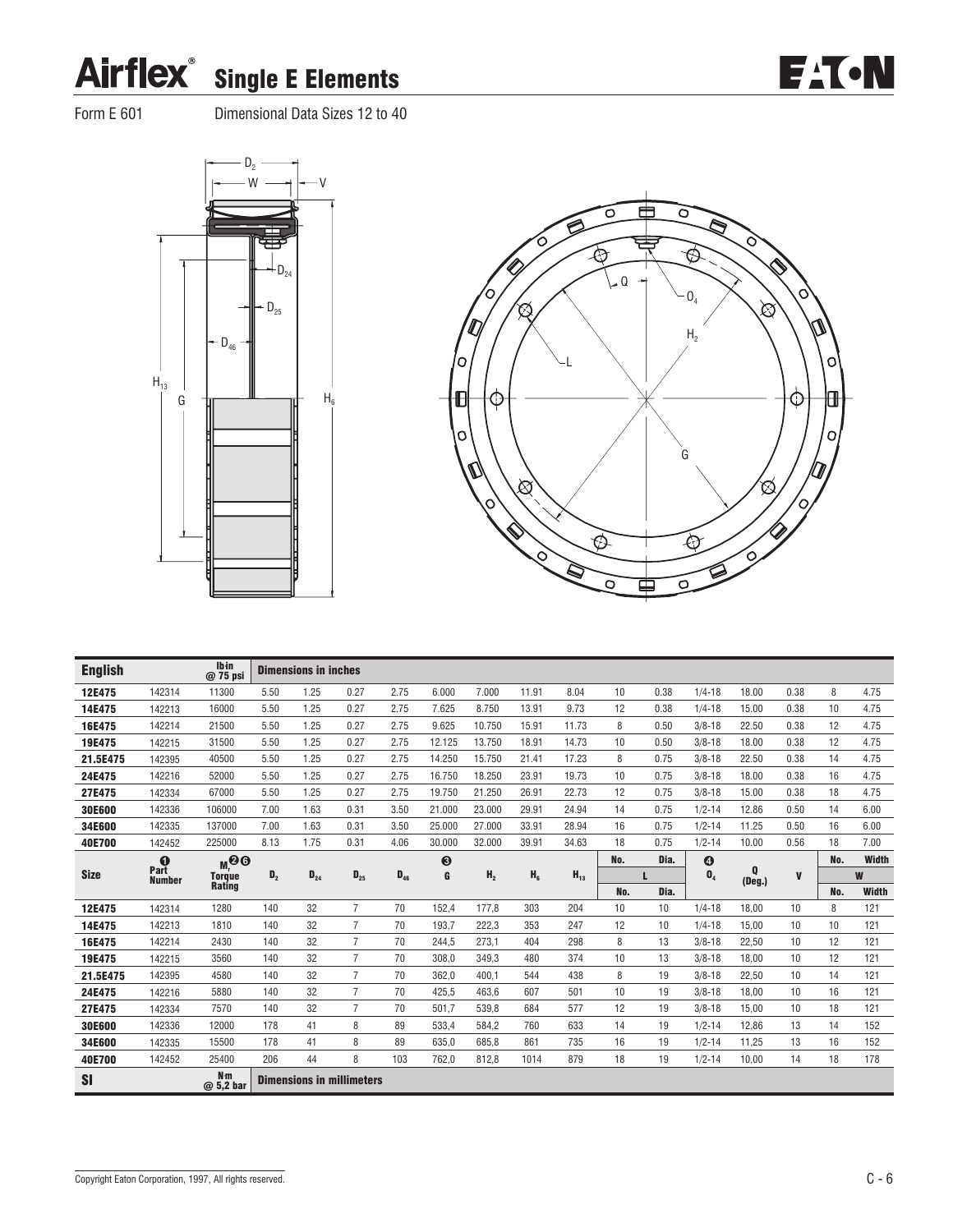### **Airflex®** Dual E Elements



Form E 603 Technical Data Sizes 12 to 34

| <b>English</b> | <b>lb</b> in<br>@ 75 psi | rpm                            | psi/rpm <sup>2</sup> | Ibft <sup>2</sup> | Ib          | in <sup>2</sup>         | in         | in                      | $in^3$                           | in              |
|----------------|--------------------------|--------------------------------|----------------------|-------------------|-------------|-------------------------|------------|-------------------------|----------------------------------|-----------------|
| 12E475         | 22600                    | 1800                           | 1.0 E-06             | 12                | 88          | 302                     | 0.18       | 0.06                    | 100                              | 12.09           |
| 14E475         | 32000                    | 1500                           | 1.2 E-06             | 20                | 128         | 278                     | 0.37       | 0.18                    | 110                              | 14.09           |
| 16E475         | 43000                    | 1300                           | 1.3 E-06             | 38                | 156         | 334                     | 0.37       | 0.18                    | 140                              | 16.09           |
| 19E475         | 63000                    | 1100                           | 2.1 E-06             | 79                | 212         | 404                     | 0.37       | 0.18                    | 170                              | 19.13           |
| 21.5E475       | 81000                    | 975                            | 2.4 E-06             | 118               | 236         | 472                     | 0.37       | 0.18                    | 200                              | 21.63           |
| 24E475         | 104000                   | 875                            | 2.2 E-06             | 202               | 321         | 514                     | 0.37       | 0.18                    | 220                              | 24.13           |
| 27E475         | 134000                   | 775                            | 2.4 E-06             | 302               | 384         | 578                     | 0.37       | 0.18                    | 250                              | 27.18           |
| 30E600         | 212000                   | 700                            | 4.1 E-06             | 567               | 603         | 868                     | 0.37       | 0.12                    | 350                              | 30.18           |
| 34E600         | 274000                   | 620                            | 4.3 E-06             | 964               | 765         | 992                     | 0.37       | 0.12                    | 620                              | 34.18           |
| <b>Size</b>    | $M_{M}^{\bullet}$        | $\odot$                        |                      | Wk <sup>2</sup>   | Weight      |                         | <b>New</b> | Worn                    | $\boldsymbol{\Theta}$            | <b>Maximum</b>  |
|                | <b>Torque</b><br>Rating  | <b>Maximum</b><br><b>Speed</b> | Centritugal<br>Gain  | ί4.               |             | <b>Friction</b><br>Area |            | <b>Lining Thickness</b> | <b>Air Tube</b><br><b>Cavity</b> | <b>Drum</b>     |
|                |                          |                                | <b>Constant</b>      |                   | <b>Mass</b> |                         | <b>New</b> | Worn                    |                                  | <b>Diameter</b> |
| 12E475         | 2550                     | 1800                           | $0.1 E-06$           | 0,50              | 40          | 1948                    | 5          | $\overline{c}$          | 1,64                             | 307             |
| 14E475         | 3620                     | 1500                           | $0.1 E-06$           | 0,84              | 58          | 1793                    | 9          | 5                       | 1,80                             | 358             |
| 16E475         | 4860                     | 1300                           | $0.1 E-06$           | 1.60              | 71          | 2154                    | 9          | 5                       | 2,30                             | 409             |
| 19E475         | 7120                     | 1100                           | $0.1 E-06$           | 3,32              | 96          | 2606                    | 9          | 5                       | 2,79                             | 486             |
| 21.5E475       | 9150                     | 975                            | $0.2E - 06$          | 4,96              | 107         | 3044                    | 9          | 5                       | 3,28                             | 549             |
| 24E475         | 11800                    | 875                            | $0.2E - 06$          | 8,48              | 145         | 3315                    | 9          | 5                       | 3,61                             | 613             |
| 27E475         | 15100                    | 775                            | $0.2E - 06$          | 12,68             | 174         | 3728                    | 9          | 5                       | 4,10                             | 690             |
|                |                          |                                |                      |                   |             |                         |            |                         |                                  |                 |
| 30E600         | 24000                    | 700                            | $0.3E - 06$          | 23,81             | 273         | 5599                    | 9          | 3                       | 5,74                             | 767             |
| 34E600         | 31000                    | 620                            | $0.3E - 06$          | 40,49             | 347         | 6398                    | 9          | 3                       | 10,2                             | 868             |

### Notes:

 $\bullet$  Dynamic torque shown, static torque approximately 25% greater. Torque in each application is dependent upon release spring force, air pressure and speed.

 $\bullet$  Tolerance +0.005/-0.000 (+0,13/-0,00 mm)

- $\bullet$  Includes two elements and dual adapter.
- $\Theta$  Drum contact with worn shoes.
- % Figures shown are with teflon or graphite slip linings. Multiply values by 1.5 for standard linings, and contact factory for possible need of reinforced housings.
- $\bullet$  American National Pipe Thread Size 40 has four inlet valves

( Refer to page C-42 for maximum idle RPM.

<sup>&</sup>amp; Refer to Form E613. Integral adapter hub used which is bored and keyed for direct shaft mounting.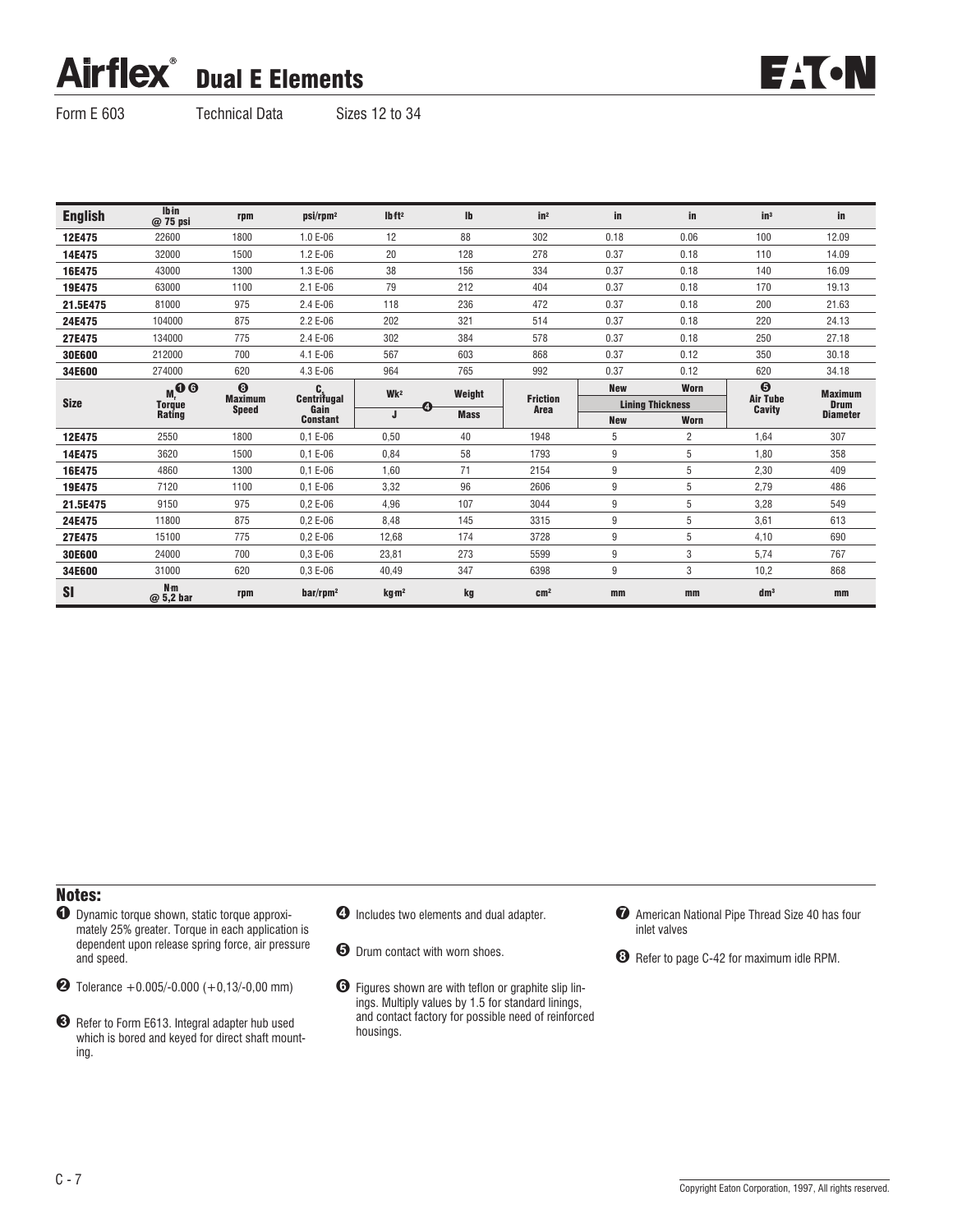### **Airflex** Dual E Elements



Form E 603 Dimensional Data Sizes 12 to 34



| <b>English</b> | Ib in<br>@ 75 psi           |                | <b>Dimensions in inches</b>      |          |                       |                |       |          |     |      |                       |      |     |              |
|----------------|-----------------------------|----------------|----------------------------------|----------|-----------------------|----------------|-------|----------|-----|------|-----------------------|------|-----|--------------|
| 12E475         | 22600                       | 11.75          | N/A                              | N/A      | ❸                     | ❸              | 11.91 | 8.40     | N/A | N/A  | $1/4 - 18$            | 0.38 | 16  | 11.00        |
| 14E475         | 32000                       | 11.75          | N/A                              | N/A      | ❸                     | ❸              | 13.91 | 9.73     | N/A | N/A  | $1/4 - 18$            | 0.38 | 20  | 11.00        |
| 16E475         | 43000                       | 11.63          | 0.50                             | 5.56     | 5.500                 | 6.750          | 15.91 | 11.73    | 8   | 0.78 | $3/8 - 18$            | 0.38 | 24  | 10.88        |
| 19E475         | 63000                       | 11.63          | 0.50                             | 5.56     | 8.000                 | 9.500          | 18.91 | 14.73    | 10  | 0.78 | $3/8 - 18$            | 0.38 | 24  | 10.88        |
| 21.5E475       | 81000                       | 11.63          | 0.63                             | 5.50     | 9.625                 | 11.000         | 21.41 | 17.23    | 6   | 0.78 | $3/8 - 18$            | 0.38 | 28  | 10.88        |
| 24E475         | 104000                      | 11.63          | 0.63                             | 5.50     | 11.500                | 13.500         | 23.91 | 19.73    | 8   | 1.03 | $3/8 - 18$            | 0.38 | 32  | 10.88        |
| 27E475         | 134000                      | 11.63          | 0.63                             | 5.50     | 14.625                | 16.000         | 26.91 | 22.73    | 8   | 0.78 | $3/8 - 18$            | 0.38 | 36  | 10.88        |
| 30E600         | 212000                      | 14.81          | 0.75                             | 7.03     | 15.000                | 17.000         | 29.91 | 24.94    | 12  | 1.03 | $1/2 - 14$            | 0.50 | 28  | 13.81        |
| 34E600         | 274000                      | 14.81          | 0.75                             | 7.03     | 19.000                | 21.000         | 33.91 | 28.94    | 12  | 1.03 | $1/2 - 14$            | 0.50 | 32  | 13.81        |
|                | $M_{\rm M}$ 00              |                |                                  |          | $\boldsymbol{\Theta}$ |                |       |          | No. | Dia. | $\boldsymbol{\Theta}$ |      | No. | <b>Width</b> |
| <b>Size</b>    | <b>Torque</b><br>Rating     | D <sub>2</sub> | $D_{42}$                         | $D_{46}$ | G                     | H <sub>2</sub> | $H_6$ | $H_{13}$ |     |      | $\mathbf{0}_4$        | V    |     | W            |
|                |                             |                |                                  |          |                       |                |       |          | No. | Dia. |                       |      | No. | <b>Width</b> |
| 12E475         | 2550                        | 298            | N/A                              | N/A      | ❸                     | ❸              | 303   | 213      | N/A | N/A  | $1/4 - 18$            | 10   | 16  | 279          |
| 14E475         | 3620                        | 298            | N/A                              | N/A      | ❸                     | ❸              | 353   | 247      | N/A | N/A  | $1/4 - 18$            | 10   | 20  | 279          |
| 16E475         | 4860                        | 295            | 13                               | 141      | 139,7                 | 171.5          | 404   | 298      | 8   | 20   | $3/8 - 18$            | 10   | 24  | 276          |
| 19E475         | 7120                        | 295            | 13                               | 141      | 203,2                 | 241,3          | 480   | 374      | 10  | 20   | $3/8 - 18$            | 10   | 24  | 276          |
| 21.5E475       | 9150                        | 295            | 16                               | 140      | 244.5                 | 279.4          | 544   | 438      | 6   | 20   | $3/8 - 18$            | 10   | 28  | 276          |
| 24E475         | 11800                       | 295            | 16                               | 140      | 292,1                 | 342,9          | 607   | 501      | 8   | 26   | $3/8 - 18$            | 10   | 32  | 276          |
| 27E475         | 15100                       | 295            | 16                               | 140      | 371.5                 | 406.4          | 684   | 577      | 8   | 20   | $3/8 - 18$            | 10   | 36  | 276          |
| 30E600         | 24000                       | 376            | 19                               | 179      | 381.0                 | 431,8          | 760   | 633      | 12  | 26   | $1/2 - 14$            | 13   | 28  | 351          |
| 34E600         | 31000                       | 376            | 19                               | 179      | 482,6                 | 533,4          | 861   | 735      | 12  | 26   | $1/2 - 14$            | 13   | 32  | 351          |
| SI             | N <sub>m</sub><br>@ 5,2 bar |                | <b>Dimensions in millimeters</b> |          |                       |                |       |          |     |      |                       |      |     |              |

Copyright Eaton Corporation, 1997, All rights reserved. C-8

**EAT-N**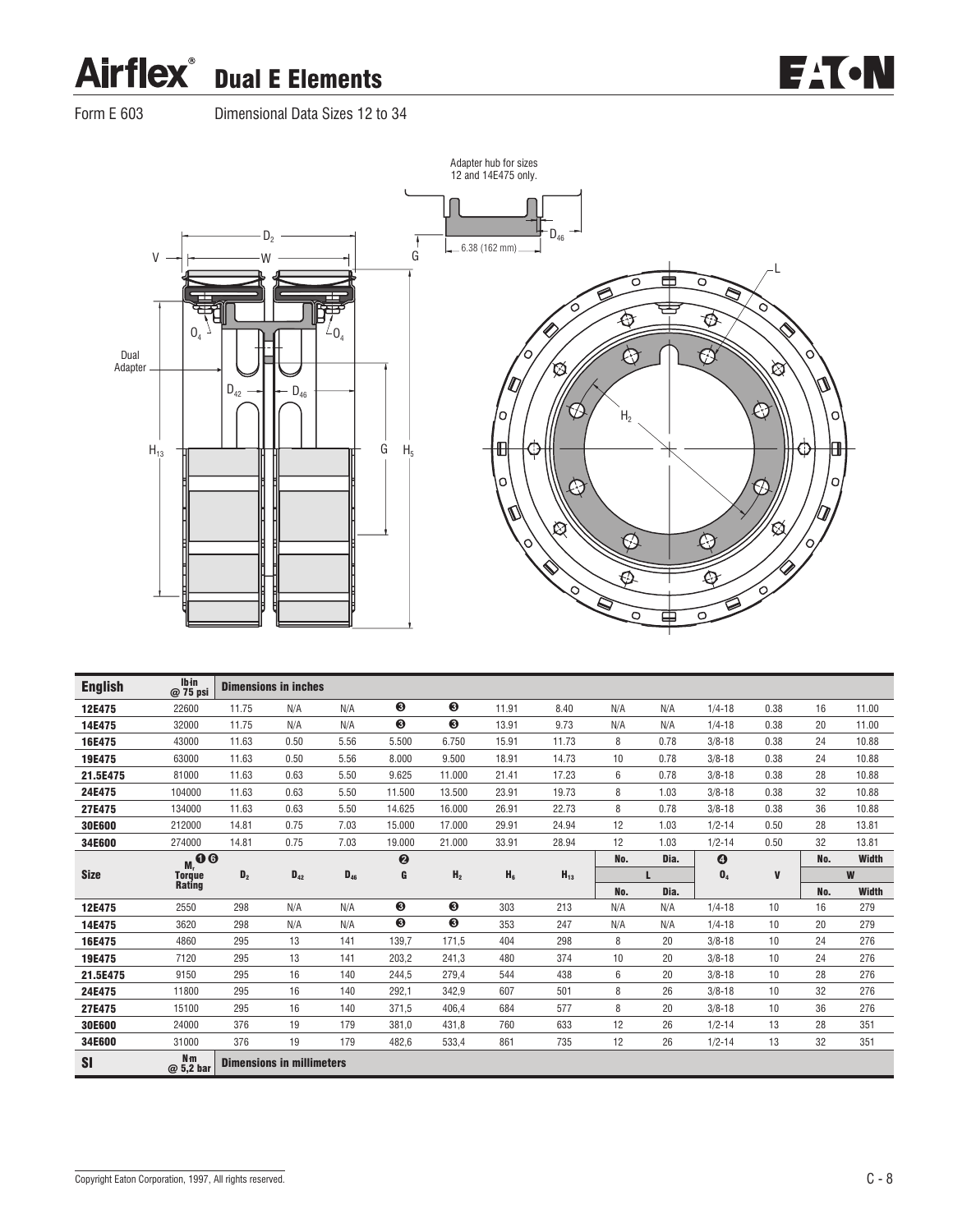

Form E 604 Coupling Arrangement – Dimensional Data Sizes 12 to 40



| <b>English</b> | Ibin<br>@ 75 psi             |                    | $\mathbf{I}$ |      | <b>Dimensions in inches</b> |                                  |                         |       |       |       |       |          |          |          |       |                  |      |
|----------------|------------------------------|--------------------|--------------|------|-----------------------------|----------------------------------|-------------------------|-------|-------|-------|-------|----------|----------|----------|-------|------------------|------|
| 12E475         | 11300                        | B <sub>3</sub>     | 150          | 1.50 | 2.50                        | 1.50                             | 2.75                    | 10.25 | 3.75  | 8.00  | 3.75  | 3.20     | 4.12     | 1.25     | 18.00 | $1/4 - 18$       | 2.75 |
| 14E475         | 16000                        | B <sub>3</sub>     | 183          | 1.50 | 3.00                        | 1.50                             | 3.00                    | 10.75 | 3.75  | 8.00  | 4.25  | 3.21     | 4.30     | 1.75     | 20.00 | $1/4 - 18$       | 2.75 |
| 16E475         | 21500                        | B <sub>3</sub>     | 237          | 1.75 | 3.50                        | 1.75                             | 3.25                    | 12.00 | 4.25  | 8.00  | 5.00  | 3.72     | 4.70     | 3.50     | 22.00 | $3/8 - 18$       | 2.75 |
| 19E475         | 31500                        | B <sub>3</sub>     | 327          | 2.25 | 4.50                        | 2.25                             | 4.75                    | 14.44 | 5.75  | 8.00  | 6.00  | 4.60     | 5.10     | 3.50     | 25.00 | $3/8 - 18$       | 2.68 |
| 21.5E475       | 40500                        | B <sub>3</sub>     | 383          | 2.25 | 4.50                        | 2.75                             | 4.75                    | 14.44 | 5.75  | 8.00  | 6.00  | 4.75     | 5.20     | 3.50     | 29.50 | $3/8 - 18$       | 2.68 |
| 24E475         | 52000                        | B <sub>3</sub>     | 514          | 3.00 | 6.50                        | 2.75                             | 5.25                    | 18.06 | 6.50  | 8.00  | 9.00  | 5.19     | 5.33     | 6.37     | 32.00 | $3/8 - 18$       | 2.68 |
| 27E475         | 67000                        | B <sub>3</sub>     | 580          | 2.75 | 5.25                        | 2.75                             | 5.50                    | 16.56 | 6.50  | 8.00  | 7.50  | 5.30     | 6.21     | 4.87     | 35.00 | $3/8 - 18$       | 2.56 |
| 30E600         | 106000                       | C <sub>2</sub>     | 740          | 2.75 | 5.50                        | 2.75                             | 5.50                    | 17.31 | 6.50  | 9.75  | 7.50  | 5.60     | 6.04     | 4.62     | 38.00 | $1/2 - 14$       | 3.31 |
| 34E600         | 137000                       | C <sub>2</sub>     | 947          | 3.00 | 6.00                        | 3.00                             | 6.00                    | 20.31 | 8.00  | 9.75  | 9.00  | 6.90     | 7.07     | 6.12     | 42.00 | $1/2 - 14$       | 3.31 |
| 40E700         | 225000                       | C <sub>2</sub>     | 1592         | 3.75 | 7.00                        | 3.75                             | 7.00                    | 22.75 | 9.00  | 10.75 | 10.00 | 8.13     | 7.50     | 7.12     | 48.00 | $1/2 - 14$       | 3.75 |
|                | 00<br>M.                     | $\Omega$<br>Rotor- | Weight       | Min. | Max.                        | Min.                             | Max.                    |       |       |       |       |          |          |          |       | $\boldsymbol{0}$ |      |
| <b>Size</b>    | <b>Torque</b>                | seal               | -0           |      | <b>Drum Hub Bore</b>        |                                  | <b>Element Hub Bore</b> | D     | $D_1$ | $D_6$ | $D_7$ | $D_{37}$ | $D_{38}$ | $D_{45}$ | н     | $\mathbf{0}_4$   | X    |
|                | <b>Rating</b>                | <b>Size</b>        | <b>Mass</b>  | Min. | Max.                        | Min.                             | Max.                    |       |       |       |       |          |          |          |       |                  |      |
| 12E475         | 1280                         | B <sub>3</sub>     | 68           | 38   | 64                          | 38                               | 70                      | 260   | 95    | 203   | 95    | 81       | 105      | 32       | 457   | $1/4 - 18$       | 70   |
| 14E475         | 1810                         | B <sub>3</sub>     | 83           | 38   | 76                          | 38                               | 76                      | 273   | 95    | 203   | 108   | 82       | 109      | 44       | 508   | $1/4 - 18$       | 70   |
| 16E475         | 2430                         | B <sub>3</sub>     | 107          | 44   | 89                          | 44                               | 83                      | 305   | 108   | 203   | 127   | 94       | 119      | 89       | 559   | $3/8 - 18$       | 70   |
| 19E475         | 3560                         | B <sub>3</sub>     | 148          | 57   | 114                         | 57                               | 121                     | 367   | 146   | 203   | 152   | 117      | 130      | 89       | 635   | $3/8 - 18$       | 68   |
| 21.5E475       | 4580                         | B <sub>3</sub>     | 173          | 57   | 114                         | 70                               | 121                     | 367   | 146   | 203   | 152   | 121      | 132      | 89       | 749   | $3/8 - 18$       | 68   |
| 24E475         | 5880                         | B <sub>3</sub>     | 233          | 76   | 165                         | 70                               | 133                     | 459   | 165   | 203   | 229   | 132      | 135      | 162      | 813   | $3/8 - 18$       | 68   |
| 27E475         | 7570                         | B <sub>3</sub>     | 263          | 70   | 133                         | 70                               | 140                     | 421   | 165   | 203   | 191   | 135      | 158      | 124      | 889   | $3/8 - 18$       | 65   |
| 30E600         | 12000                        | C <sub>2</sub>     | 335          | 70   | 140                         | 70                               | 140                     | 440   | 165   | 248   | 191   | 142      | 153      | 117      | 965   | $1/2 - 14$       | 84   |
| 34E600         | 15500                        | C <sub>2</sub>     | 429          | 76   | 152                         | 76                               | 152                     | 516   | 203   | 248   | 229   | 175      | 180      | 155      | 1067  | $1/2 - 14$       | 84   |
| 40E700         | 25400                        | C <sub>2</sub>     | 721          | 95   | 178                         | 95                               | 178                     | 578   | 229   | 273   | 254   | 207      | 191      | 181      | 1219  | $1/2 - 14$       | 95   |
| SI             | N <sub>m</sub><br>$@5,2$ bar |                    | kg           |      |                             | <b>Dimensions in millimeters</b> |                         |       |       |       |       |          |          |          |       |                  |      |

- $\bullet$  Refer to Rotorseal Section for mounting and dimension information.
- **2** Dynamic torque shown, static torque approximately 25% greater. Torque in each application is dependent upon release spring force, air pressure and speed.
- & Total weight or mass with minimum hub bores. Rotorseal and hose not included.
- $\bullet$  American National Pipe Thread
- $\Theta$  Figures shown are with teflon or graphite slip linings. Multiply values by 1.5 for standard linings, and contact factory for possible need of reinforced housings.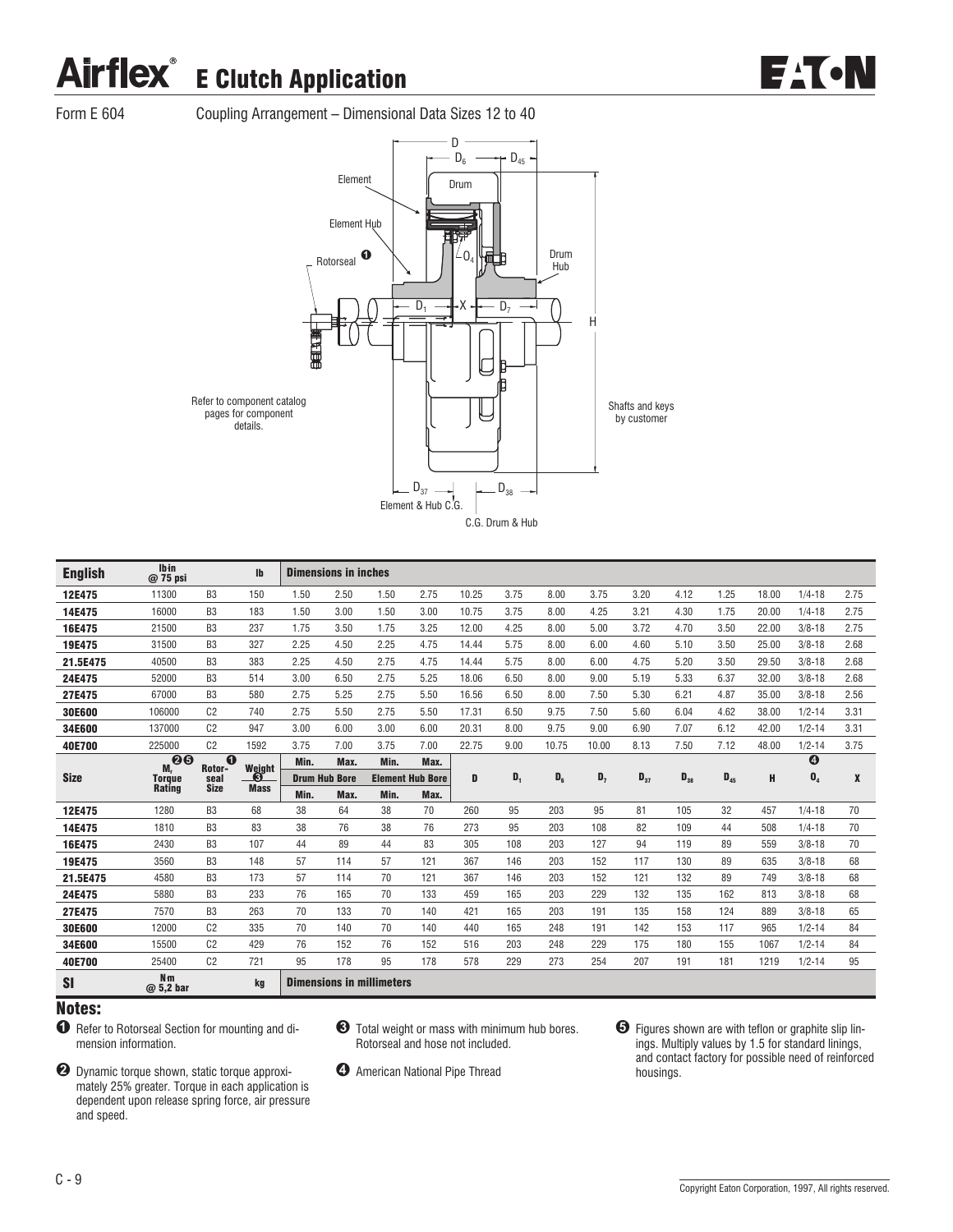

Form E 605 Coupling Arrangement – Dimensional Data Sizes Dual 12 to Dual 34



| <b>English</b> | <b>Ibin</b><br>$@75$ psi         |                               | Ib                         |                      | <b>Dimensions in inches</b> |             |                    |       |       |         |       |          |          |          |       |      |                       |      |
|----------------|----------------------------------|-------------------------------|----------------------------|----------------------|-----------------------------|-------------|--------------------|-------|-------|---------|-------|----------|----------|----------|-------|------|-----------------------|------|
| 12E475         | 22600                            | B <sub>3</sub>                | 253                        | 1.50                 | 2.50                        | 2.50        | 3.75               | 15.25 | 6.38  | 14.00   | 3.75  | 3.20     | 6.31     | 1.25     | 18.00 | ❺    | $1/4 - 18$            | 2.50 |
| 14E475         | 32000                            | B <sub>3</sub>                | 349                        | 1.50                 | 3.00                        | 2.50        | 3.75               | 15.75 | 6.38  | 14.00   | 4.25  | 3.20     | 6.43     | 1.75     | 20.00 | Θ    | $1/4 - 18$            | 2.50 |
| 16E475         | 43000                            | B <sub>3</sub>                | 457                        | 1.75                 | 3.50                        | 1.50        | 3.00               | 16.50 | 4.25  | 14.00   | 5.00  | 3.88     | 7.25     | 2.50     | 22.00 | 5.25 | $3/8 - 18$            | 4.88 |
| 19E475         | 63000                            | C <sub>2</sub>                | 599                        | 2.25                 | 4.50                        | 2.25        | 4.50               | 17.50 | 6.00  | 14.00   | 6.00  | 5.22     | 7.69     | 3.50     | 25.00 | 5.25 | $3/8 - 18$            | 4.81 |
| 21.5E475       | 81000                            | C <sub>2</sub>                | 670                        | 2.25                 | 4.50                        | 2.25        | 4.50               | 17.50 | 6.00  | 14.00   | 6.00  | 5.40     | 7.50     | 3.50     | 29.50 | 5.25 | $3/8 - 18$            | 4.88 |
| 24E475         | 104000                           | C <sub>2</sub>                | 883                        | 3.00                 | 6.50                        | 2.75        | 5.50               | 20.38 | 7.50  | 14.00   | 9.00  | 6.29     | 7.15     | 4.00     | 32.00 | 6.38 | $3/8 - 18$            | 4.88 |
| 27E475         | 134000                           | C <sub>2</sub>                | 1010                       | 2.75                 | 5.25                        | 2.75        | 4.75               | 18.88 | 6.75  | 14.00   | 7.50  | 6.14     | 8.62     | 4.88     | 35.00 | 5.25 | $3/8 - 18$            | 4.75 |
| 30E600         | 212000                           | C <sub>2</sub>                | 1496                       | 2.75                 | 5.50                        | 2.75        | 5.50               | 22.38 | 7.50  | 17.75   | 7.50  | 6.83     | 9.13     | 4.63     | 38.00 | 6.44 | $1/2 - 14$            | 6.72 |
| 34E600         | 274000                           | 3/4 RH                        | 1747                       | 3.00                 | 6.00                        | 2.75        | 5.50               | 23.88 | 7.50  | 17.75   | 9.00  | 7.01     | 10.88    | 6.13     | 42.00 | 6.44 | $1/2 - 14$            | 6.72 |
|                | 20                               | $\bf{O}$                      |                            | Min.                 | Max.                        | Min.        | Max.               |       |       |         |       |          |          |          |       |      | $\boldsymbol{\Theta}$ |      |
| <b>Size</b>    | Mr<br><b>Torque</b>              | Rotor-<br>seal<br><b>Size</b> | Weight<br>—<br><b>Mass</b> | <b>Drum Hub Bore</b> |                             | <b>Bore</b> | <b>Adapter Hub</b> | D     | $D_1$ | $D_{6}$ | $D_7$ | $D_{37}$ | $D_{38}$ | $D_{45}$ | H     | M    | $\mathbf{0}_4$        | X    |
|                | <b>Rating</b>                    |                               |                            | Min.                 | Max.                        | Min.        | Max.               |       |       |         |       |          |          |          |       |      |                       |      |
| 12E475         | 2550                             | B <sub>3</sub>                | 115                        | 38                   | 64                          | 64          | 95                 | 387   | 162   | 356     | 95    | 81       | 160      | 32       | 457   | ❺    | $1/4 - 18$            | 64   |
| 14E475         | 3620                             | B <sub>3</sub>                | 158                        | 38                   | 76                          | 64          | 95                 | 400   | 162   | 356     | 108   | 81       | 163      | 44       | 508   | ❺    | $1/4 - 18$            | 64   |
| 16E475         | 4860                             | B <sub>3</sub>                | 207                        | 44                   | 89                          | 38          | 76                 | 419   | 108   | 356     | 127   | 99       | 184      | 64       | 559   | 133  | $3/8 - 18$            | 124  |
| 19E475         | 7120                             | C <sub>2</sub>                | 271                        | 57                   | 114                         | 57          | 114                | 445   | 152   | 356     | 152   | 133      | 195      | 89       | 635   | 133  | $3/8 - 18$            | 122  |
| 21.5E475       | 9150                             | C <sub>2</sub>                | 304                        | 57                   | 114                         | 57          | 114                | 445   | 152   | 356     | 152   | 137      | 191      | 89       | 749   | 133  | $3/8 - 18$            | 124  |
| 24E475         | 11800                            | C <sub>2</sub>                | 400                        | 76                   | 165                         | 70          | 140                | 518   | 191   | 356     | 229   | 160      | 182      | 102      | 813   | 162  | $3/8 - 18$            | 124  |
| 27E475         | 15100                            | C <sub>2</sub>                | 458                        | 70                   | 133                         | 70          | 121                | 480   | 171   | 356     | 191   | 156      | 219      | 124      | 889   | 133  | $3/8 - 18$            | 121  |
| 30E600         | 24000                            | C <sub>2</sub>                | 678                        | 70                   | 140                         | 70          | 140                | 568   | 191   | 451     | 191   | 173      | 232      | 118      | 965   | 164  | $1/2 - 14$            | 171  |
| 34E600         | 31000                            | 3/4 RH                        | 791                        | 76                   | 152                         | 70          | 140                | 607   | 191   | 451     | 229   | 178      | 276      | 156      | 1067  | 164  | $1/2 - 14$            | 171  |
| <b>SI</b>      | N <sub>m</sub><br><b>5.2 bar</b> |                               | kg                         |                      | <b>Dimensions in inches</b> |             |                    |       |       |         |       |          |          |          |       |      |                       |      |

- $\bullet$  Refer to Rotorseal Section for mounting and dimension information.
- & Total weight or mass with minimum hub bores. Rotorseal and hose not included.
- ! Dynamic torque shown, static torque approximately 25% greater. Torque in each application is dependent upon release spring force, air pressure and speed.
- $\bullet$  American National Pipe Thread
- $\Theta$  Locate radial shaft hole just beyond element hub.
- % Figures shown are with teflon or graphite slip linings. Multiply values by 1.5 for standard linings, and contact factory for possible need of reinforced housings.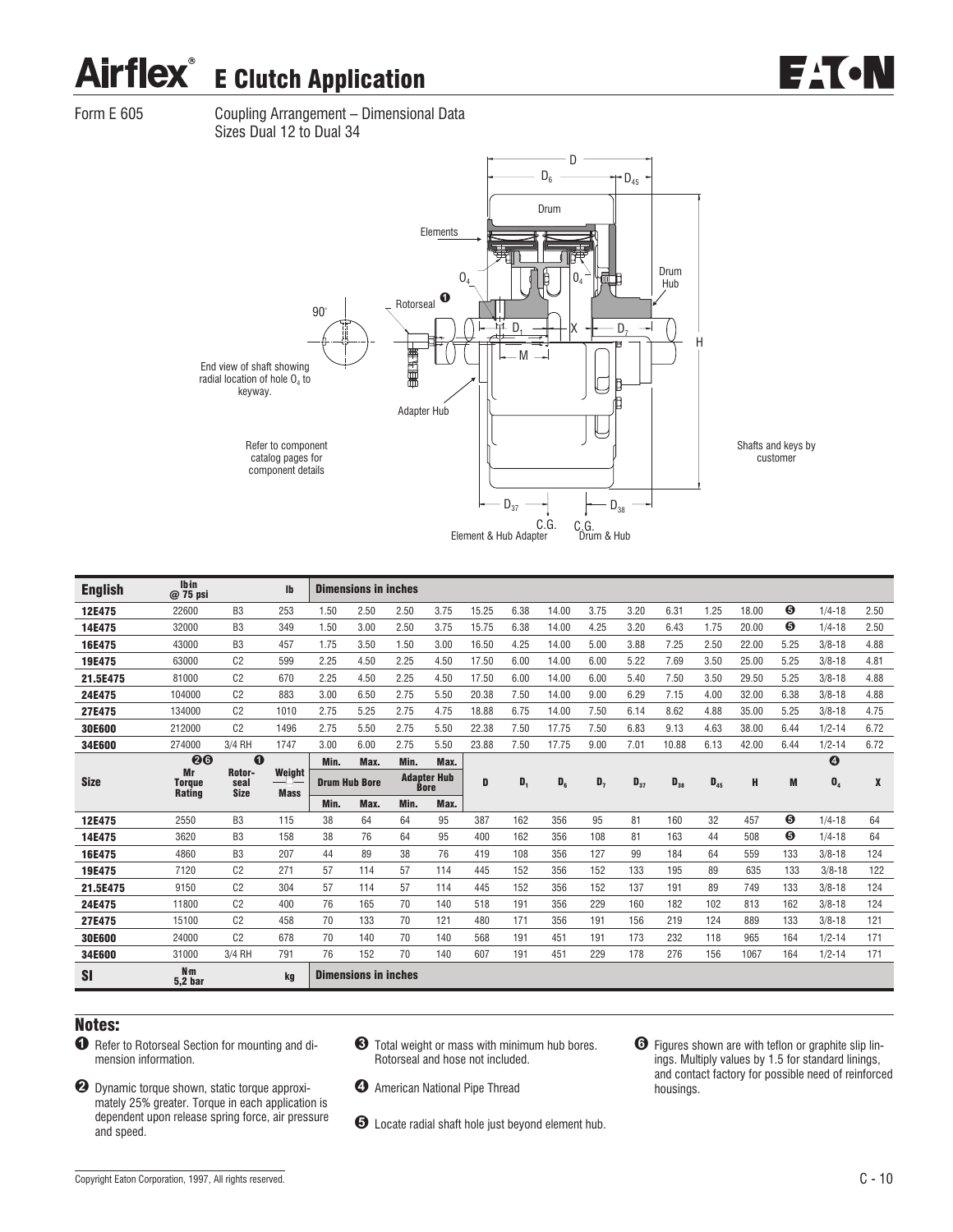

Form E 606 Bearing Mounted Arrangement – Dimensional Data Sizes 12 to 40



| <b>English</b> | Ibin<br>@ 75 psi            | <b>Ib</b>          |                |      | <b>Dimensions in inches</b>      |       |       |       |          |          |       |           |                       |                       |
|----------------|-----------------------------|--------------------|----------------|------|----------------------------------|-------|-------|-------|----------|----------|-------|-----------|-----------------------|-----------------------|
|                | 11300                       | 165                | B <sub>3</sub> | 1.50 | 2.19                             | 10.81 | 4.75  | 8.00  | 1.25     | 2.63     | 18.00 | 3.875     | $\bullet$             | $1/4 - 18$            |
| 14E475         | 16000                       | 210                | B <sub>3</sub> | 1.50 | 3.00                             | 11.31 | 4.75  | 8.00  | 1.75     | 3.13     | 20.00 | 5.875     | $\boldsymbol{\Omega}$ | $1/4 - 18$            |
| 16E475         | 21500                       | 275                | B <sub>3</sub> | 1.75 | 3.50                             | 12.44 | 5.25  | 8.00  | 2.50     | 3.88     | 22.00 | 5.875     | 3.16                  | $3/8 - 18$            |
| 19E475         | 31500                       | 390                | B <sub>3</sub> | 2.25 | 4.50                             | 14.94 | 6.75  | 8.00  | 3.50     | 4.88     | 25.00 | 6.875     | 3.25                  | $3/8 - 18$            |
| 21.5E475       | 40500                       | 450                | B <sub>3</sub> | 2.25 | 4.50                             | 14.94 | 6.75  | 8.00  | 3.50     | 4.88     | 29.50 | 6.875     | 3.19                  | $3/8 - 18$            |
| 24E475         | 52000                       | 650                | B <sub>3</sub> | 3.00 | 5.00                             | 16.19 | 7.50  | 8.00  | 4.00     | 5.38     | 32.00 | 7.375     | 3.31                  | $3/8 - 18$            |
| 27E475         | 67000                       | 700                | B <sub>3</sub> | 2.75 | 5.25                             | 17.19 | 7.50  | 8.00  | 4.88     | 6.38     | 35.00 | 8.375     | 3.31                  | $3/8 - 18$            |
| 30E600         | 106000                      | 900                | C <sub>2</sub> | 2.75 | 5.50                             | 18.19 | 7.50  | 9.75  | 4.88     | 6.38     | 38.00 | 8.875     | 3.75                  | $1/2 - 14$            |
| 34E600         | 137000                      | 1160               | C <sub>2</sub> | 3.00 | 6.00                             | 21.19 | 9.00  | 9.75  | 6.38     | 7.88     | 42.00 | 9.375     | 3.75                  | $1/2 - 14$            |
| 40E700         | 225000                      | 1920               | C <sub>2</sub> | 5.00 | 7.00                             | 23.63 | 10.00 | 10.75 | 7.38     | 8.88     | 48.00 | 10.875    | 3.88                  | $1/2 - 14$            |
|                | $M_r$ 00                    |                    | Rotor-O        | Min. | Max.                             |       |       |       |          |          |       |           |                       | $\boldsymbol{\Theta}$ |
| <b>Size</b>    | <b>Torque</b>               | Weight<br><u> </u> | seal           |      | <b>Bore Range</b>                | D     | $D_1$ | $D_6$ | $D_{30}$ | $D_{45}$ | н     | $J_{MAX}$ | M                     | $\mathbf{0}_4$        |
|                | Rating                      | <b>Mass</b>        | <b>Size</b>    | Min. | Max.                             |       |       |       |          |          |       |           |                       |                       |
| 12E475         | 1280                        | 75                 | B <sub>3</sub> | 38   | 56                               | 275   | 121   | 203   | 32       | 67       | 457   | 98.4      | $\bullet$             | $1/4 - 18$            |
| 14E475         | 1810                        | 95                 | B <sub>3</sub> | 38   | 76                               | 287   | 121   | 203   | 44       | 80       | 508   | 149,2     | $\bullet$             | $1/4 - 18$            |
| 16E475         | 2430                        | 125                | B <sub>3</sub> | 44   | 89                               | 316   | 133   | 203   | 64       | 99       | 559   | 149.2     | 80                    | $3/8 - 18$            |
| 19E475         | 3560                        | 177                | B <sub>3</sub> | 57   | 114                              | 379   | 171   | 203   | 89       | 124      | 635   | 174,6     | 83                    | $3/8 - 18$            |
| 21.5E475       | 4580                        | 204                | B <sub>3</sub> | 57   | 114                              | 379   | 171   | 203   | 89       | 124      | 749   | 174.6     | 81                    | $3/8 - 18$            |
| 24E475         | 5880                        | 294                | B <sub>3</sub> | 76   | 127                              | 411   | 191   | 203   | 102      | 137      | 813   | 187,3     | 84                    | $3/8 - 18$            |
| 27E475         | 7570                        | 317                | B <sub>3</sub> | 70   | 133                              | 437   | 191   | 203   | 124      | 162      | 889   | 212,7     | 84                    | $3/8 - 18$            |
| 30E600         | 12000                       | 408                | C <sub>2</sub> | 70   | 140                              | 462   | 191   | 248   | 124      | 162      | 965   | 225.4     | 95                    | $1/2 - 14$            |
| 34E600         | 15500                       | 525                | C <sub>2</sub> | 76   | 152                              | 538   | 229   | 248   | 162      | 200      | 1067  | 238,1     | 95                    | $1/2 - 14$            |
| 40E700         | 25400                       | 870                | C <sub>2</sub> | 127  | 178                              | 600   | 254   | 273   | 187      | 226      | 1219  | 276,2     | 99                    | $1/2 - 14$            |
| <b>SI</b>      | N <sub>m</sub><br>@ 5,2 bar | kg                 |                |      | <b>Dimensions in millimeters</b> |       |       |       |          |          |       |           |                       |                       |

- $\bullet$  Refer to Rotorseal Section for mounting and dimension information.
- **2** Dynamic torque shown, static torque approximately 25% greater. Torque in each application is dependent upon release spring force, air pressure and speed.
- & Total weight or mass with minimum hub bores. Rotorseal and hose not included.
- $\bullet$  Locate radial shaft hole just beyond element hub.
- **6** American National Pipe Thread
- $\Theta$  Figures shown are with slip linings. Multiply values by 1.5 for standard linings, and contact factory for possible need of reinforced housings.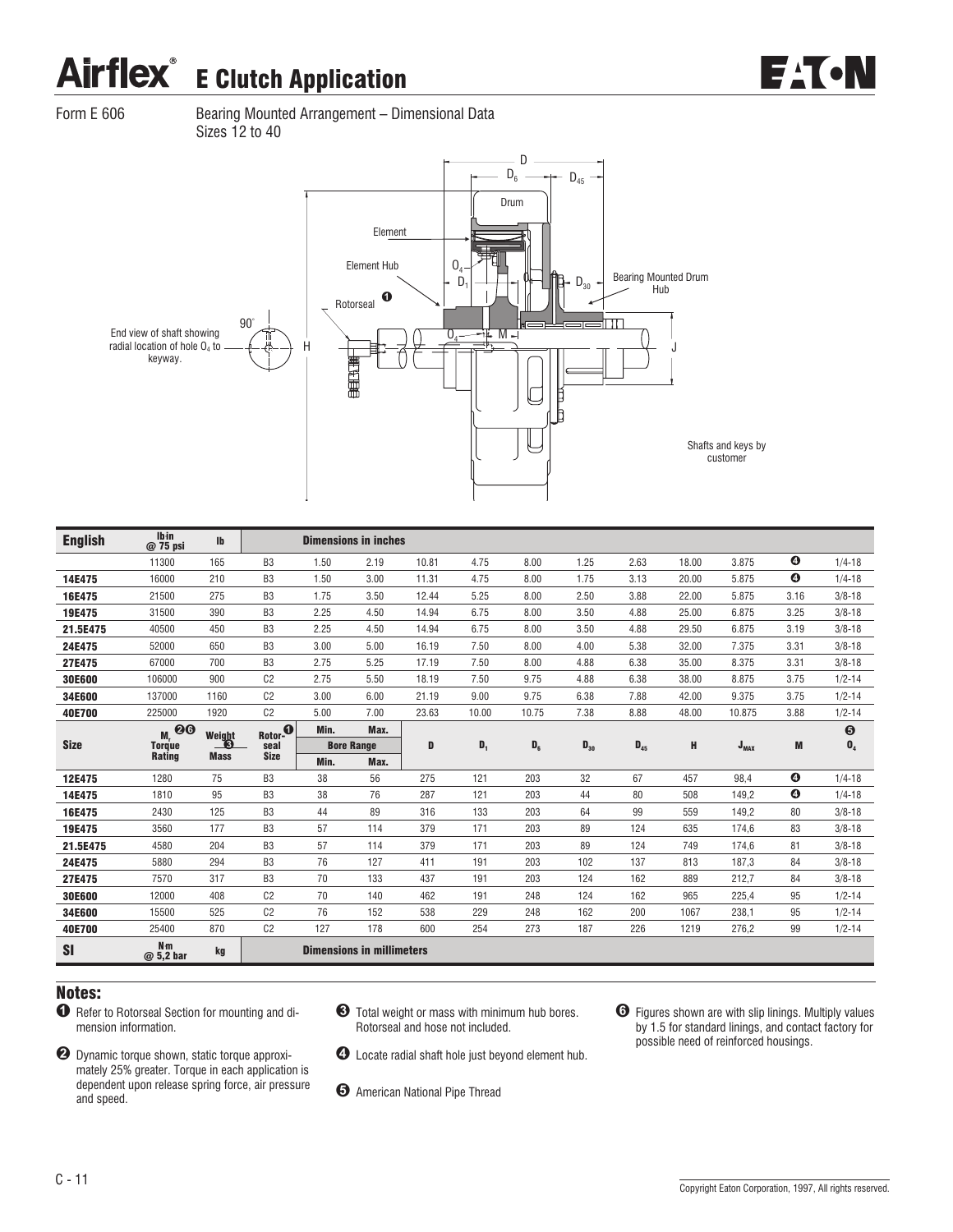Form E 607 Bearing Mounted Arrangement - Dimensional Data Sizes Dual 12 to Dual 34



| <b>English</b> | Ibin<br>@ 75 psi               | Ib                  |                     |      | <b>Dimensions in inches</b> |       |       |          |          |          |       |           |                       |
|----------------|--------------------------------|---------------------|---------------------|------|-----------------------------|-------|-------|----------|----------|----------|-------|-----------|-----------------------|
| 12E475         | 22600                          | 270                 | B <sub>3</sub>      | 1.50 | 2.19                        | 16.63 | 14.00 | 1.47     | 1.25     | 2.63     | 18.00 | 3.875     | $1/4 - 18$            |
| 14E475         | 32000                          | 450                 | B <sub>3</sub>      | 1.50 | 3.38                        | 17.13 | 14.00 | 1.47     | 1.75     | 3.13     | 20.00 | 5.875     | $1/4 - 18$            |
| 16E475         | 43000                          | 560                 | B <sub>3</sub>      | 1.75 | 3.50                        | 17.88 | 14.00 | 1.47     | 2.50     | 3.88     | 22.00 | 5.875     | $3/8 - 18$            |
| 19E475         | 63000                          | 690                 | C <sub>2</sub>      | 2.25 | 4.75                        | 18.88 | 14.00 | 1.50     | 3.50     | 4.88     | 25.00 | 6.875     | $3/8 - 18$            |
| 21.5E475       | 81000                          | 840                 | C <sub>2</sub>      | 2.75 | 4.75                        | 18.88 | 14.00 | 1.50     | 3.50     | 4.88     | 29.50 | 6.875     | $3/8 - 18$            |
| 24E475         | 104000                         | 1080                | C <sub>2</sub>      | 2.75 | 5.00                        | 19.38 | 14.00 | 1.50     | 4.00     | 5.38     | 32.00 | 7.375     | $3/8 - 18$            |
| 27E475         | 134000                         | 1130                | C <sub>2</sub>      | 2.75 | 6.00                        | 20.38 | 14.00 | 1.50     | 4.88     | 6.38     | 35.00 | 8.375     | $3/8 - 18$            |
| 30E475         | 212000                         | 1660                | C <sub>2</sub>      | 2.75 | 7.00                        | 24.13 | 17.75 | 1.88     | 4.88     | 6.38     | 38.00 | 8.875     | $1/2 - 14$            |
| 34E475         | 274000                         | 1960                | 3/4 RH              | 3.00 | 7.00                        | 25.63 | 17.75 | 1.88     | 6.38     | 7.88     | 42.00 | 9.375     | $1/2 - 14$            |
|                | .00<br>M,                      | Weight <sub>®</sub> | $\bf{0}$<br>Rotor-  | Min. | Max.                        |       |       |          |          |          |       |           | $\boldsymbol{\Theta}$ |
| <b>Size</b>    | <b>Torque</b><br><b>Rating</b> | <b>Mass</b>         | seal<br><b>Size</b> |      | <b>Bore Range</b>           | D     | $D_6$ | $D_{24}$ | $D_{30}$ | $D_{45}$ | н     | $J_{MAX}$ | $\mathbf{0}_4$        |
|                |                                |                     |                     | Min. | Max.                        |       |       |          |          |          |       |           |                       |
| 12E475         |                                |                     |                     |      |                             |       |       |          |          |          |       |           |                       |
|                | 2550                           | 122                 | B <sub>3</sub>      | 38   | 56                          | 422   | 356   | 37       | 32       | 67       | 457   | 98.4      | $1/4 - 18$            |
| 14E475         | 3620                           | 204                 | B <sub>3</sub>      | 38   | 86                          | 435   | 356   | 37       | 44       | 80       | 508   | 149,2     | $1/4 - 18$            |
| 16E475         | 4860                           | 254                 | B <sub>3</sub>      | 44   | 89                          | 454   | 356   | 37       | 64       | 99       | 559   | 149,2     | $3/8 - 18$            |
| 19E475         | 7120                           | 313                 | C <sub>2</sub>      | 57   | 121                         | 480   | 356   | 38       | 89       | 124      | 635   | 174,6     | $3/8 - 18$            |
| 21.5E475       | 9150                           | 381                 | C <sub>2</sub>      | 70   | 121                         | 480   | 356   | 38       | 89       | 124      | 749   | 174,6     | $3/8 - 18$            |
| 24E475         | 11800                          | 489                 | C <sub>2</sub>      | 70   | 127                         | 492   | 356   | 38       | 102      | 137      | 813   | 187,3     | $3/8 - 18$            |
| 27E475         | 15100                          | 512                 | C <sub>2</sub>      | 70   | 152                         | 518   | 356   | 38       | 124      | 162      | 889   | 212,7     | $3/8 - 18$            |
| 30E475         | 24000                          | 752                 | C <sub>2</sub>      | 70   | 178                         | 613   | 451   | 48       | 124      | 162      | 965   | 225,4     | $1/2 - 14$            |
| 34E475         | 31000                          | 888                 | 3/4 RH              | 76   | 178                         | 651   | 451   | 48       | 162      | 200      | 1067  | 238,1     | $1/2 - 14$            |

- $\bullet$  Refer to Rotorseal Section for mounting and dimension information.
- & Total weight or mass with minimum hub bores. Rotorseal and hose not included.
- ! Dynamic torque shown, static torque approximately 25% greater. Torque in each application is dependent upon release spring force, air pressure and speed.
- $\bullet$  American National Pipe Thread
- $\Theta$  Figures shown are with slip linings. Multiply values by 1.5 for standard linings, and contact factory for possible need of reinforced housings.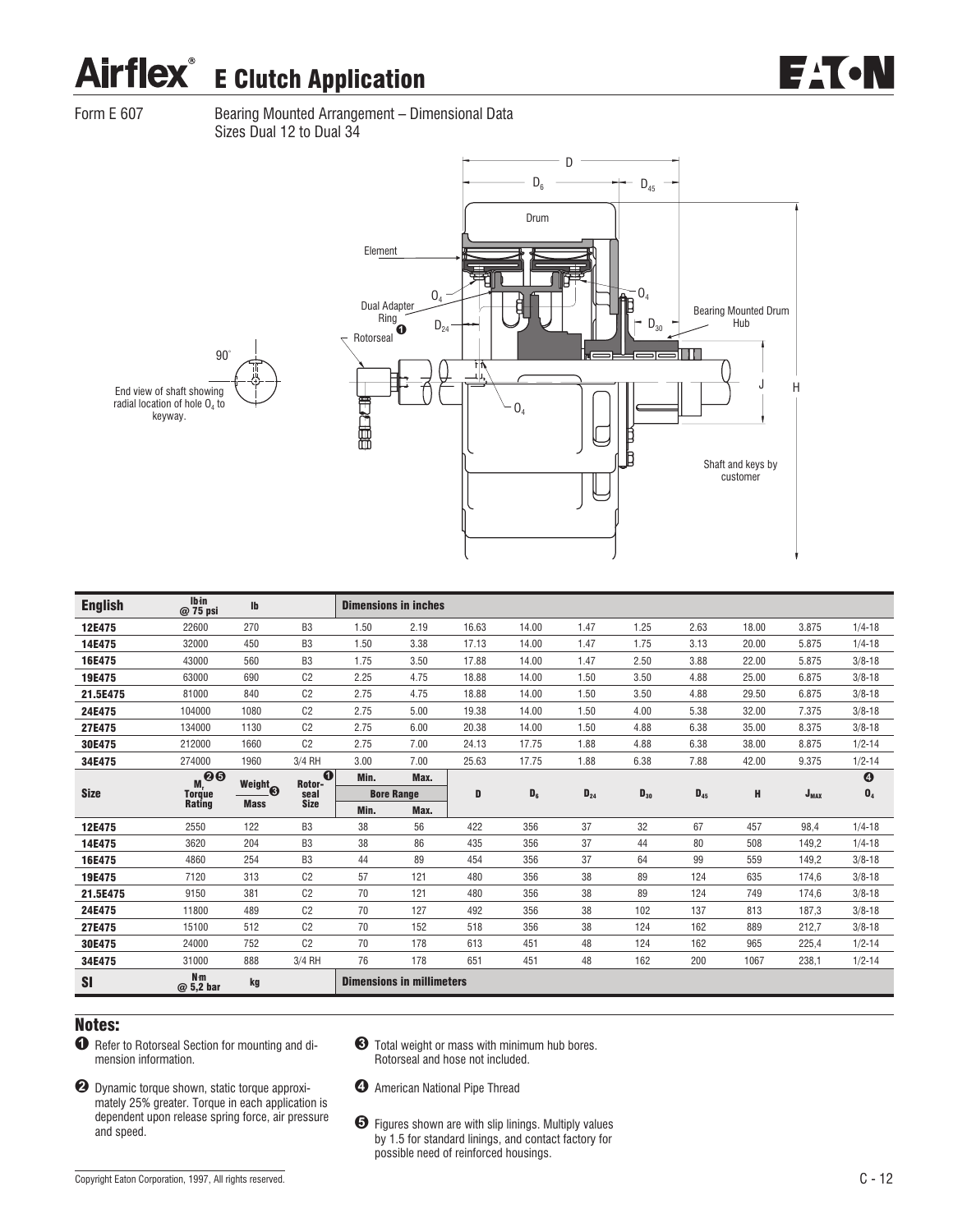# Airflex<sup>®</sup> E Brake Application



Form E 608 Air-Cooled Arrangement – Dimensional Data Sizes 12 to 40



| <b>English</b> | <b>Ibin</b><br>$@75$ psi     | <b>Ib</b>   |      |                   |           |       | <b>Dimensions in inches</b>      |          |       |                       |       |
|----------------|------------------------------|-------------|------|-------------------|-----------|-------|----------------------------------|----------|-------|-----------------------|-------|
| 12E475         | 11300                        | 151         | 1.50 | 2.50              | 9.81      | 8.56  | 3.75                             | 3.79     | 18.50 | $1/4 - 18$            | 9.50  |
| 14E475         | 16000                        | 186         | 1.50 | 3.00              | 10.31     | 8.56  | 4.25                             | 3.86     | 20.50 | $1/4 - 18$            | 10.50 |
| 16E475         | 21500                        | 238         | 1.75 | 3.50              | 11.06     | 8.56  | 5.00                             | 3.92     | 22.50 | $3/8 - 18$            | 11.50 |
| 19E475         | 31500                        | 306         | 2.25 | 4.50              | 12.00     | 8.50  | 6.00                             | 3.59     | 25.50 | $3/8 - 18$            | 13.00 |
| 21.5E475       | 40500                        | 379         | 2.25 | 4.50              | 12.06     | 8.56  | 6.00                             | 3.47     | 30.25 | $3/8 - 18$            | 15.50 |
| 24E475         | 52000                        | 494         | 3.00 | 6.50              | 15.75     | 8.63  | 9.00                             | 3.42     | 32.75 | $3/8 - 18$            | 16.75 |
| 27E475         | 67000                        | 573         | 2.75 | 5.25              | 13.50     | 8.63  | 7.50                             | 3.39     | 35.75 | $3/8 - 18$            | 18.25 |
| 30E600         | 106000                       | 794         | 2.75 | 5.50              | 15.03     | 10.41 | 7.50                             | 3.81     | 38.75 | $1/2 - 14$            | 19.75 |
| 34E600         | 137000                       | 1010        | 3.00 | 6.00              | 16.53     | 10.41 | 9.00                             | 3.83     | 42.75 | $1/2 - 14$            | 21.75 |
| 40E700         | 225000                       | 1660        | 3.75 | 7.00              | 18.53     | 11.41 | 10.00                            | 3.98     | 48.75 | $1/2 - 14$            | 24.75 |
|                | $\bullet\bullet$<br>M.       | Weight @    | Min. | Max.              | $\bullet$ |       |                                  |          |       | $\boldsymbol{\Theta}$ |       |
| <b>Size</b>    | <b>Torque</b>                |             |      | <b>Bore Range</b> | D         | $D_6$ | $D_7$                            | $D_{38}$ | н     | $\mathbf{0}_4$        | P     |
|                | <b>Rating</b>                | <b>Mass</b> | Min. | Max.              |           |       |                                  |          |       |                       |       |
| 12E475         | 1280                         | 68          | 38   | 64                | 249       | 217   | 95                               | 96       | 470   | $1/4 - 18$            | 241   |
| 14E475         | 1810                         | 84          | 38   | 76                | 262       | 217   | 108                              | 98       | 521   | $1/4 - 18$            | 267   |
| 16E475         | 2430                         | 108         | 44   | 89                | 281       | 217   | 127                              | 100      | 572   | $3/8 - 18$            | 292   |
| 19E475         | 3560                         | 139         | 57   | 114               | 305       | 216   | 152                              | 91       | 648   | $3/8 - 18$            | 330   |
| 21.5E475       | 4580                         | 172         | 57   | 114               | 306       | 217   | 152                              | 88       | 768   | $3/8 - 18$            | 394   |
| 24E475         | 5880                         | 224         | 76   | 165               | 400       | 219   | 229                              | 87       | 832   | $3/8 - 18$            | 425   |
| 27E475         | 7570                         | 260         | 70   | 133               | 343       | 219   | 191                              | 86       | 908   | $3/8 - 18$            | 464   |
| 30E600         | 12000                        | 360         | 70   | 140               | 382       | 264   | 191                              | 97       | 984   | $1/2 - 14$            | 502   |
| 34E600         | 15500                        | 458         | 76   | 152               | 420       | 264   | 229                              | 97       | 1086  | $1/2 - 14$            | 552   |
| 40E700         | 25400                        | 752         | 95   | 178               | 471       | 290   | 254                              | 101      | 1238  | $1/2 - 14$            | 629   |
| <b>SI</b>      | N <sub>m</sub><br>$@5,2$ bar | kg          |      |                   |           |       | <b>Dimensions in millimeters</b> |          |       |                       |       |

- $\bullet$  Dynamic torque shown, static torque approximately 25% greater. Torque in each application is dependent upon release spring force, air pressure and speed.
- **2** Total weight or mass with minimum hub bores.
- & Maximum length with drum hub reverse mounted.
- $\bullet$  American National Pipe Thread
- $\Theta$  Figures shown are with slip linings. Multiply values by 1.5 for standard linings, and contact factory for possible need of reinforced housings.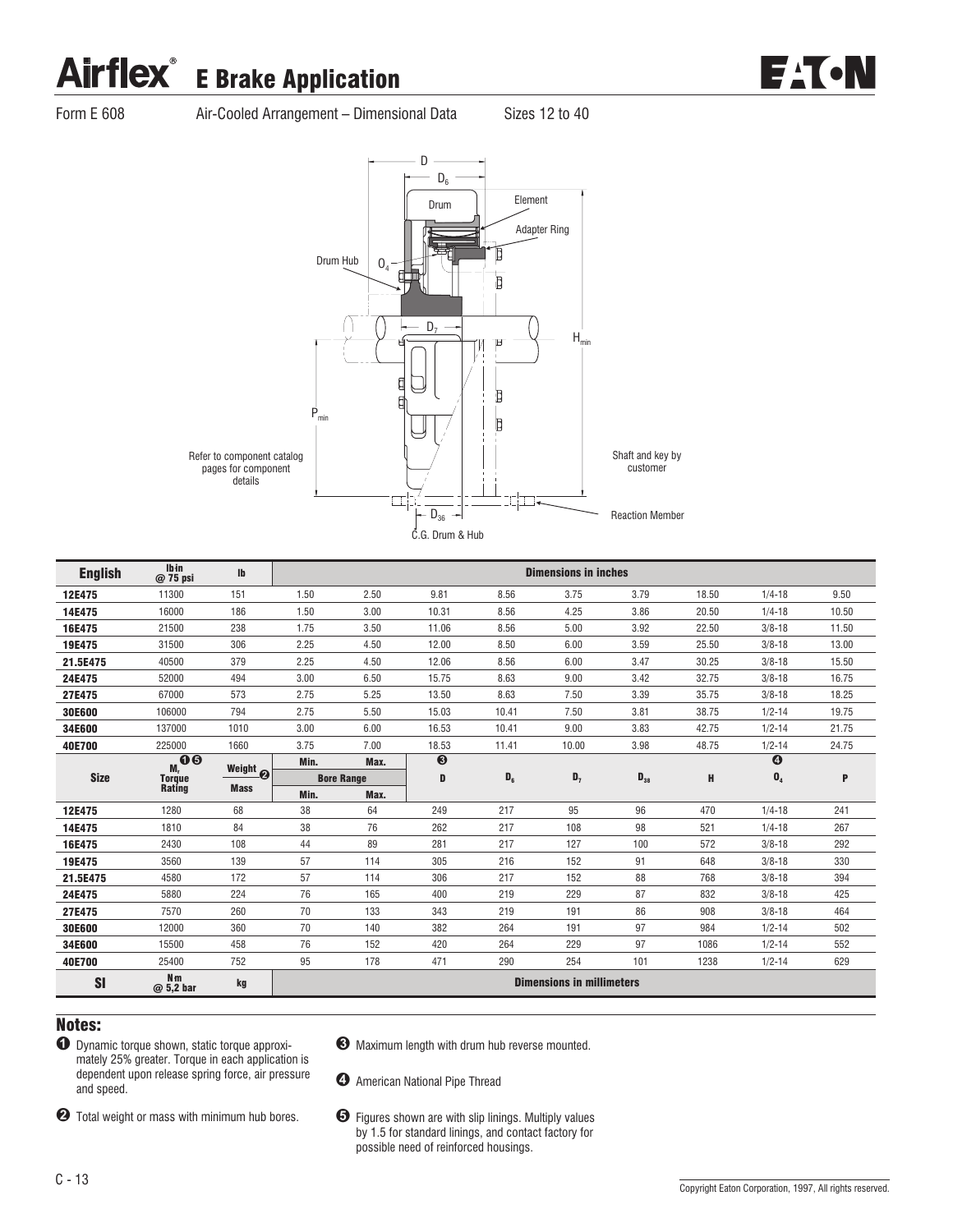# Airflex<sup>®</sup> E Brake Application

EACN

Form E 609 Air-Cooled Arrangement – Dimensional Data Sizes Dual 12 to Dual 34



| <b>English</b> | <b>lbin</b><br>$@75$ psi    | $\mathbf{I}$     | <b>Dimensions in inches</b> |                                  |         |         |       |          |       |                       |       |
|----------------|-----------------------------|------------------|-----------------------------|----------------------------------|---------|---------|-------|----------|-------|-----------------------|-------|
| 12E475         | 22600                       | 253              | 1.50                        | 2.50                             | 15.25   | 14.00   | 3.75  | 3.52     | 18.50 | $1/4 - 18$            | 9.50  |
| 14E475         | 32000                       | 349              | 1.50                        | 3.00                             | 15.75   | 14.00   | 4.25  | 3.81     | 20.50 | $1/4 - 18$            | 10.50 |
| 16E475         | 43000                       | 429              | 1.75                        | 3.50                             | 16.50   | 14.00   | 5.00  | 4.35     | 22.50 | $3/8 - 18$            | 11.50 |
| 19E475         | 63000                       | 551              | 2.25                        | 4.50                             | 17.50   | 14.00   | 6.00  | 5.00     | 25.50 | $3/8 - 18$            | 13.00 |
| 21.5E475       | 81000                       | 608              | 2.25                        | 4.50                             | 17.50   | 14.00   | 6.00  | 5.02     | 30.25 | $3/8 - 18$            | 15.50 |
| 24E475         | 104000                      | 767              | 3.00                        | 6.50                             | 20.38   | 14.00   | 9.00  | 5.12     | 32.75 | $3/8 - 18$            | 16.75 |
| 27E475         | 134000                      | 934              | 2.75                        | 5.25                             | 18.88   | 14.00   | 7.50  | 6.01     | 35.75 | $3/8 - 18$            | 18.25 |
| 30E600         | 212000                      | 1363             | 2.75                        | 5.50                             | 22.38   | 17.75   | 7.50  | 6.35     | 38.75 | $1/2 - 14$            | 19.75 |
| 34E600         | 274000                      | 1622             | 3.00                        | 6.00                             | 23.88   | 17.75   | 9.00  | 7.17     | 42.75 | $1/2 - 14$            | 21.75 |
| 40E700         | 450000                      | 2788             | 3.75                        | 7.00                             | 27.13   | 20.00   | 10.00 | 7.71     | 48.75 | $1/2 - 14$            | 24.75 |
|                | 0 <sub>0</sub><br>Mr        | Weight           | Min.                        | Max.                             | $\odot$ |         |       |          |       | $\boldsymbol{\Theta}$ |       |
| <b>Size</b>    | <b>Torque</b><br>Rating     | ศ<br><b>Mass</b> |                             | <b>Bore Range</b>                | D       | $D_{6}$ | $D_7$ | $D_{38}$ | H     | $\mathbf{0}_4$        | P     |
|                |                             |                  | Min.                        | Max.                             |         |         |       |          |       |                       |       |
| 12E475         | 2550                        | 115              | 38                          | 64                               | 387     | 356     | 95    | 89       | 470   | $1/4 - 18$            | 241   |
| 14E475         | 3620                        | 158              | 38                          | 76                               | 400     | 356     | 108   | 97       | 521   | $1/4 - 18$            | 267   |
| 16E475         | 4860                        | 194              | 44                          | 89                               | 419     | 356     | 127   | 110      | 572   | $3/8 - 18$            | 292   |
| 19E475         | 7120                        | 250              | 57                          | 114                              | 445     | 356     | 152   | 127      | 648   | $3/8 - 18$            | 330   |
| 21.5E475       | 9150                        | 275              | 57                          | 114                              | 445     | 356     | 152   | 128      | 768   | $3/8 - 18$            | 394   |
| 24E475         | 11800                       | 347              | 76                          | 165                              | 518     | 356     | 229   | 130      | 832   | $3/8 - 18$            | 425   |
| 27E475         | 15100                       | 423              | 70                          | 133                              | 479     | 356     | 191   | 153      | 908   | $3/8 - 18$            | 464   |
| 30E600         | 24000                       | 617              | 70                          | 140                              | 568     | 451     | 191   | 161      | 984   | $1/2 - 14$            | 502   |
| 34E600         | 31000                       | 735              | 76                          | 152                              | 606     | 451     | 229   | 182      | 1086  | $1/2 - 14$            | 552   |
| 40E700         | 50900                       | 1263             | 95                          | 178                              | 689     | 508     | 254   | 196      | 1238  | $1/2 - 14$            | 629   |
| SI             | N <sub>m</sub><br>@ 5,2 bar | kg               |                             | <b>Dimensions in millimeters</b> |         |         |       |          |       |                       |       |

### Notes:

 $\bullet$  Dynamic torque shown, static torque approximately 25% greater. Torque in each application is dependent upon release spring force, air pressure and speed.

**2** Total weight or mass with minimum hub bores.

- & Maximum length with drum hub reverse mounted.
- $\bullet$  American National Pipe Thread
- $\bullet$  Figures shown are with slip linings. Multiply values by 1.5 for standard linings, and contact factory for possible need of reinforced housings.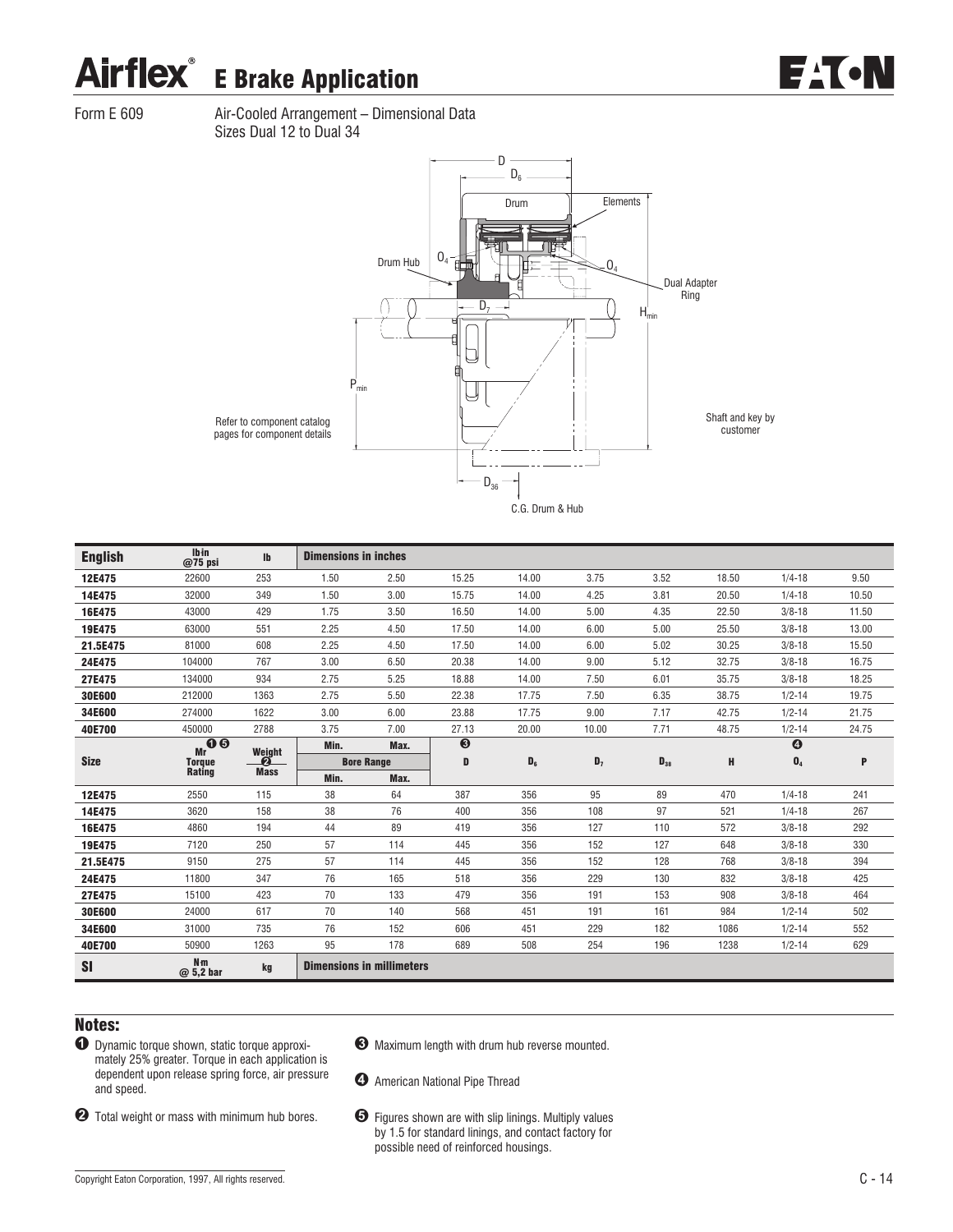### Airflex<sup>®</sup> E Brake Application



Form E 610 Water cooled Arrangement – Dimensional Data – Sizes 12 to 34



| <b>English</b> | <b>Ibin</b><br>$@75$ psi    |                                | $\mathbf{I}$        | <b>Dimensions in inches</b> |                                  |       |                |       |       |      |                       |       |
|----------------|-----------------------------|--------------------------------|---------------------|-----------------------------|----------------------------------|-------|----------------|-------|-------|------|-----------------------|-------|
| 12E475         | 11300                       | B <sub>3</sub>                 | 149                 | 1.50                        | 2.75                             | 6.47  | 3.75           | 5.50  | 21.13 | 1.22 | $1/4 - 18$            | 12.50 |
| 14E475         | 16000                       | B <sub>3</sub>                 | 165                 | 1.50                        | 3.00                             | 6.47  | 3.75           | 5.50  | 23.13 | 1.22 | $1/4 - 18$            | 13.50 |
| 16E475         | 21500                       | B <sub>3</sub>                 | 234                 | 1.75                        | 3.25                             | 6.97  | 4.25           | 5.50  | 28.00 | 1.22 | $3/8 - 18$            | 16.00 |
| 19E475         | 31500                       | B <sub>3</sub>                 | 280                 | 2.25                        | 4.75                             | 8.94  | 5.75           | 5.50  | 28.13 | 1.19 | $3/8 - 18$            | 16.00 |
| 21.5E475       | 40500                       | B <sub>3</sub>                 | 324                 | 2.75                        | 4.75                             | 8.44  | 5.75           | 5.50  | 30.63 | 1.19 | $3/8 - 18$            | 17.25 |
| 24E475         | 52000                       | B <sub>3</sub>                 | 391                 | 2.75                        | 5.25                             | 9.19  | 6.50           | 5.50  | 33.13 | 1.19 | $3/8 - 18$            | 18.50 |
| 27E475         | 67000                       | B <sub>3</sub>                 | 443                 | 2.75                        | 5.50                             | 9.19  | 6.50           | 5.50  | 36.13 | 1.19 | $3/8 - 18$            | 20.00 |
| 30E600         | 106000                      | C <sub>2</sub>                 | 552                 | 2.75                        | 5.50                             | 9.94  | 6.50           | 7.00  | 39.13 | 1.56 | $1/2 - 14$            | 21.50 |
| 34E600         | 137000                      | C <sub>2</sub>                 | 655                 | 3.00                        | 6.00                             | 11.44 | 8.00           | 7.00  | 43.13 | 1.56 | $1/2 - 14$            | 23.50 |
|                | $M,$ 00                     | $\bf{0}$                       | Weight <sub>o</sub> | MIn.                        | Max.                             |       |                |       |       |      | $\boldsymbol{\Theta}$ |       |
| <b>Size</b>    | <b>Torque</b><br>Rating     | <b>Rotoseal</b><br><b>Size</b> | <b>Mass</b>         |                             | <b>Bore Range</b>                | D     | $\mathbf{D}_1$ | $D_6$ | H     | M    | $\mathbf{0}_4$        | P     |
|                |                             |                                |                     | Min.                        | Max.                             |       |                |       |       |      |                       |       |
| 12E475         | 1280                        | B <sub>3</sub>                 | 67                  | 38                          | 70                               | 164   | 95             | 140   | 537   | 31   | $1/4 - 18$            | 318   |
| 14E475         | 1810                        | B <sub>3</sub>                 | 75                  | 38                          | 76                               | 164   | 95             | 140   | 587   | 31   | $1/4 - 18$            | 343   |
| 16E475         | 2430                        | B <sub>3</sub>                 | 106                 | 44                          | 83                               | 177   | 108            | 140   | 711   | 31   | $3/8 - 18$            | 406   |
| 19E475         | 3560                        | B <sub>3</sub>                 | 127                 | 57                          | 121                              | 227   | 146            | 140   | 714   | 30   | $3/8 - 18$            | 406   |
| 21.5E475       | 4580                        | B <sub>3</sub>                 | 147                 | 70                          | 121                              | 214   | 146            | 140   | 778   | 30   | $3/8 - 18$            | 438   |
| 24E475         | 5880                        | B <sub>3</sub>                 | 177                 | 70                          | 133                              | 233   | 165            | 140   | 841   | 30   | $3/8 - 18$            | 470   |
| 27E475         | 7570                        | B <sub>3</sub>                 | 201                 | 70                          | 140                              | 233   | 165            | 140   | 918   | 30   | $3/8 - 18$            | 508   |
| 30E600         | 12000                       | C <sub>2</sub>                 | 250                 | 70                          | 140                              | 252   | 165            | 178   | 994   | 40   | $1/2 - 14$            | 546   |
| 34E600         | 15500                       | C <sub>2</sub>                 | 297                 | 76                          | 152                              | 291   | 203            | 178   | 1095  | 40   | $1/2 - 14$            | 597   |
| SI             | N <sub>m</sub><br>@ 5,2 bar |                                | kg                  |                             | <b>Dimensions in millimeters</b> |       |                |       |       |      |                       |       |

- $\bullet$  Refer to Rotorseal Section for mounting and dimension information.
- **2** Dynamic torque shown, static torque approximately 25% greater. Torque in each application is dependent upon release spring force, air pressure and speed.
- & Total weight or mass with minimum hub bores. Rotorseal and hose not included.
- $\bullet$  American National Pipe Thread
- $\Theta$  Figures shown are with teflon or graphite slip linings. Multiply values by 1.5 for standard linings, and contact factory for possible need of reinforced housings.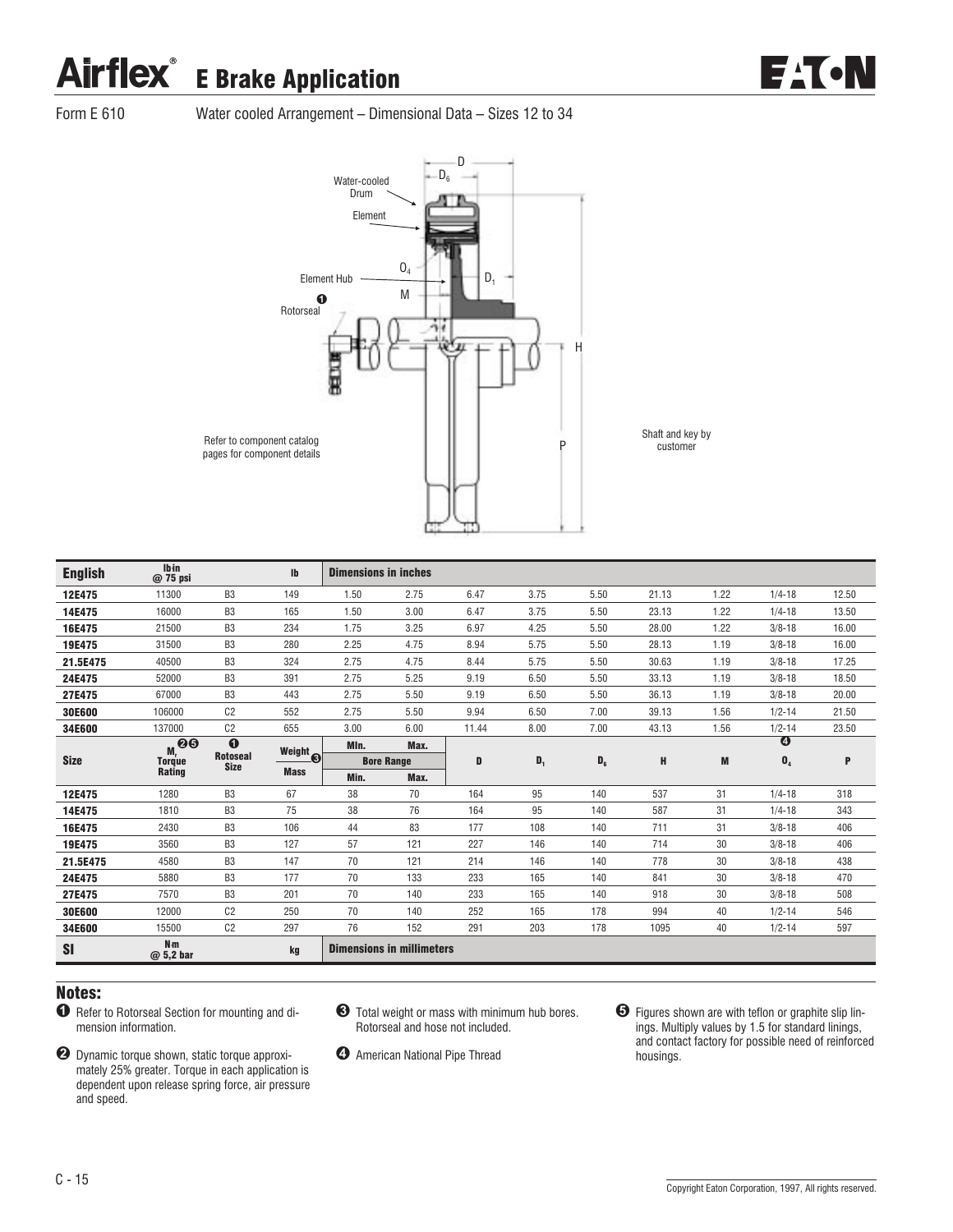### **Airflex®** VE Element



Form VE 602 Dimensional Data Sizes 19 to 27





| <b>English</b> |               | lb in<br>@ 75 psi           |                | <b>Dimensions in inches</b> |                                  |          |        |                |                |          |     |      |                       |       |              |     |       |
|----------------|---------------|-----------------------------|----------------|-----------------------------|----------------------------------|----------|--------|----------------|----------------|----------|-----|------|-----------------------|-------|--------------|-----|-------|
| <b>19VE475</b> | 143215        | 25500                       | 5.69           | 1.25                        | 0.19                             | 2.72     | 9.625  | 10.750         | 18.91          | 11.81    | 8   | 0.50 | $3/8 - 18$            | 22.50 | 0.44         | 12  | 4.69  |
| <b>24VE475</b> | 143216        | 45200                       | 5.69           | 1.25                        | 0.25                             | 2.75     | 14.250 | 15.750         | 23.91          | 17.25    | 8   | 0.75 | $3/8 - 18$            | 22.50 | 0.44         | 14  | 4.69  |
| <b>27VE475</b> | 143334        | 58500                       | 5.69           | 1.25                        | 0.27                             | 2.75     | 16.750 | 18.250         | 26.91          | 19.73    | 10  | 0.75 | $3/8 - 18$            | 18.00 | 0.44         | 16  | 4.75  |
|                | Part          | $M_t$ 00                    |                |                             |                                  |          | ❸      |                |                |          | No. | Dia. | $\boldsymbol{\Theta}$ |       |              | No. | Width |
| <b>Size</b>    | <b>Number</b> | <b>Torque</b>               | D <sub>2</sub> | $D_{24}$                    | $D_{25}$                         | $D_{46}$ | G      | H <sub>2</sub> | H <sub>6</sub> | $H_{13}$ |     |      | Q <sub>4</sub>        | Q     | $\mathbf{V}$ |     |       |
|                |               | <b>Rating</b>               |                |                             |                                  |          |        |                |                |          | No. | Dia. |                       |       |              | No. | Width |
| <b>19VE475</b> | 143215        | 2880                        | 145            | 32                          | 5                                | 69       | 244,5  | 273.1          | 480            | 300      | 8   | 13   | $3/8 - 18$            | 22,50 | 11           | 12  | 119   |
| <b>24VE475</b> | 143216        | 5110                        | 145            | 32                          | 6                                | 70       | 362.0  | 400,1          | 607            | 438      | 8   | 19   | $3/8 - 18$            | 22.50 | 11           | 14  | 119   |
| <b>27VE475</b> | 143334        | 6610                        | 145            | 32                          |                                  | 70       | 425,5  | 463,6          | 684            | 501      | 10  | 19   | $3/8 - 18$            | 18,00 | 11           | 16  | 121   |
| <b>SI</b>      |               | N <sub>m</sub><br>@ 5,2 bar |                |                             | <b>Dimensions in millimeters</b> |          |        |                |                |          |     |      |                       |       |              |     |       |

| <b>English</b> |                       | <b>Ibin</b><br>@ 75 psi      | rpm                            | psi/rpm <sup>2</sup>    | Ibft <sup>2</sup> | Ib          | in <sup>2</sup>         |            | <b>inches</b>           | in <sup>3</sup> | in              |
|----------------|-----------------------|------------------------------|--------------------------------|-------------------------|-------------------|-------------|-------------------------|------------|-------------------------|-----------------|-----------------|
| 19VE475        | 143215                | 25500                        | 1100                           | 3.3 E-06                | 20                | 58          | 230                     | 0.43       | 0.25                    | 70              | 19.13           |
| 24VE475        | 143216                | 45200                        | 875                            | 5.6 E-06                | 61                | 77          | 295                     | 0.37       | 0.18                    | 100             | 24.19           |
| <b>27VE475</b> | 143334                | 58500                        | 775                            | 5.9 E-06                | 75                | 90          | 333                     | 0.37       | 0.25                    | 110             | 27.25           |
|                | $\bf o$               | $Mr$ <sup>2</sup>            |                                | C.                      | Wk <sup>2</sup>   | Weight      |                         | <b>New</b> | Worn                    | Air             | <b>Maximum</b>  |
| <b>Size</b>    | Part<br><b>Number</b> | <b>Torque</b>                | <b>Maximum</b><br><b>Speed</b> | <b>Centrifugal</b>      |                   |             | <b>Friction</b><br>Area |            | <b>Lining Thickness</b> | Tube            | <b>Drum</b>     |
|                |                       | Rating                       |                                | Gain                    | J                 | <b>Mass</b> |                         | <b>New</b> | Worn                    | Cavity          | <b>Diameter</b> |
| 19VE475        | 143215                | 2880                         | 1100                           | $0.2E - 06$             | 0,84              | 26          | 1484                    | 11         | 6                       | 1,1             | 486             |
| 24VE475        | 143216                | 5110                         | 875                            | $0.4E - 06$             | 2,56              | 35          | 1903                    | 9          | b                       | 1,6             | 614             |
| <b>27VE475</b> | 143334                | 6610                         | 775                            | $0.4E - 06$             | 3,15              | 41          | 2148                    | 9          | 6                       | 1,8             | 692             |
| <b>SI</b>      |                       | N <sub>m</sub><br>$@5,2$ bar | rpm                            | $bar/$ rpm <sup>2</sup> | kg <sub>m²</sub>  | kg          | cm <sup>2</sup>         |            | millimeters             | dm <sup>3</sup> | mm              |

### Notes:

- $\bullet$  Refers to basic part number only. When ordering, the release spring force and type of friction linings must be specified.
- ! Dynamic torque shown, static torque approximately 25% greater. Torque in each application is dependent upon release spring force, air pressure and speed.
- **8** Tolerances for sizes: 12 thru 27 +0.010/-0.000 in (+0,25/-0,00 mm) 30 thru 40 +0.005/-0.000 in (+0,13/-0,00 mm)
- $\bullet$  American National Pipe Thread
- $\Theta$  Drum contact with worn shoes.
- % Figures shown are with teflon or graphite slip linings. Multiply values by 1.5 for standard linings, and contact factory for possible need of reinforced housings.
- $\bullet$  Refer to page C-42 for maximum idle RPM.

EACN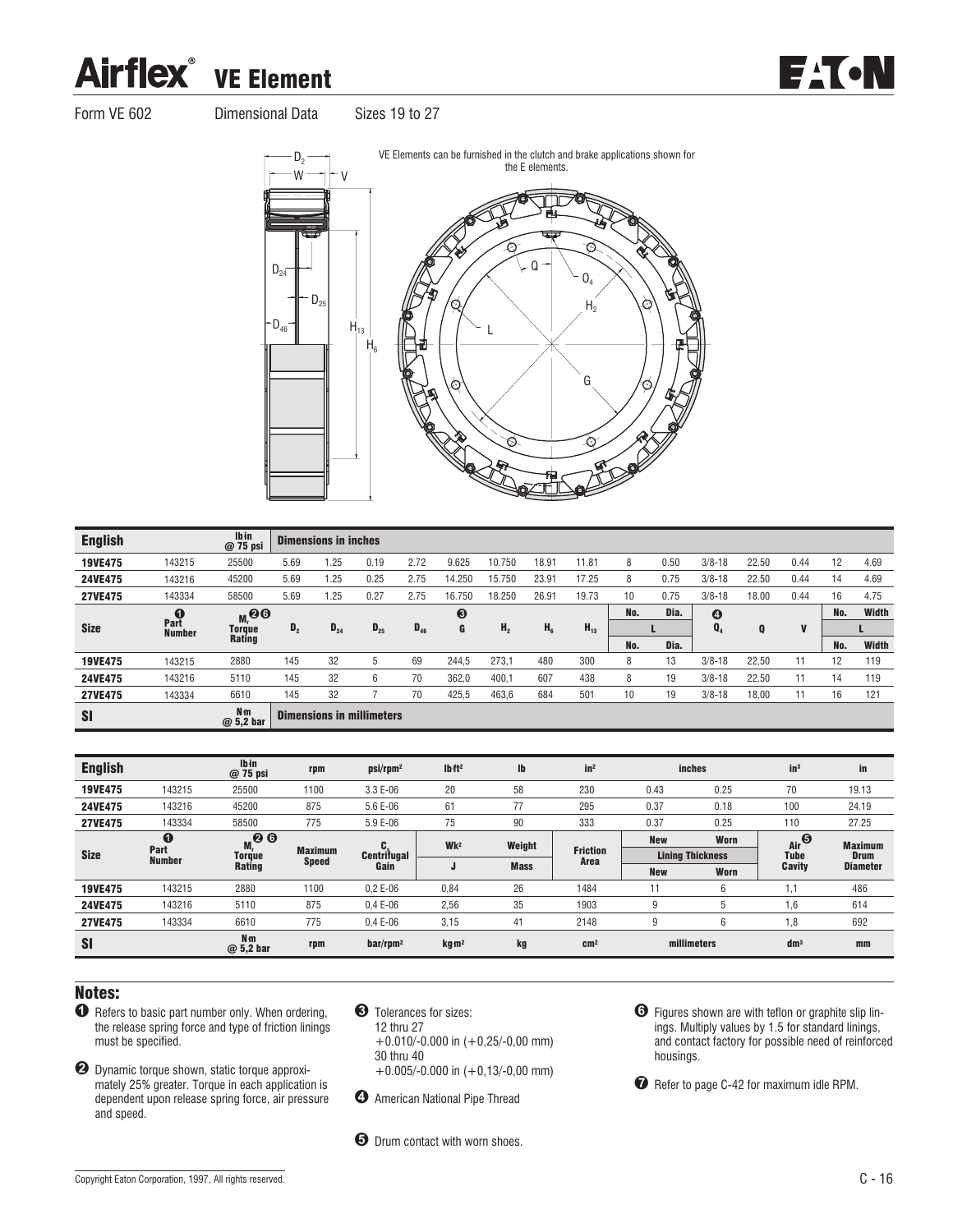

Form E 611 Element Hubs – Dimensional and Technical Data – Sizes 12 to 40





| <b>English</b> | <b>Thru</b><br><b>Holes</b> | <b>Tapped</b><br>Holes | $\mathsf{I}$ | Ibft <sup>2</sup> | <b>Dimensions in inches</b>      |          |          |          |          |
|----------------|-----------------------------|------------------------|--------------|-------------------|----------------------------------|----------|----------|----------|----------|
| 12E475         | 402241                      | 402242                 | 20           | 0.8               | 4.75                             | 1.13     | 0.63     | 7.75     | 4.38     |
| 14E475         | 402244                      | 402245                 | 22           | $\mathbf{1}$      | 4.75                             | 1.13     | 0.63     | 9.50     | 5.00     |
| 16E475         | 402247                      | 402248                 | 36           | 3                 | 5.25                             | 1.13     | 0.75     | 11.63    | 5.50     |
| 19E475         | 401476                      | 401477                 | 74           | 6                 | 6.75                             | 1.19     | 0.63     | 14.56    | 7.50     |
| 21.5E475       | 401478                      | 401479                 | 86           | 12                | 6.75                             | 1.19     | 0.63     | 17.00    | 7.50     |
| 24E475         | 401480                      | 401481                 | 122          | 19                | 7.50                             | 1.19     | 0.63     | 19.63    | 8.50     |
| 27E475         | 401482                      | 401483                 | 145          | 34                | 7.50                             | 1.19     | 0.63     | 22.63    | 9.00     |
| 30E600         | 401484                      | 401485                 | 138          | 38                | 7.50                             | 1.22     | 0.56     | 24.50    | 9.00     |
| 34E600         | 401486                      | 401487                 | 183          | 58                | 9.00                             | 1.22     | 0.56     | 28.50    | 9.50     |
| 40E700         | 402250                      | 402251                 | 263          | 98                | 10.00                            | 1.22     | 0.56     | 33.50    | 11.00    |
| 19VE475        | 402247                      | 402248                 | 36           | 3                 | 5.25                             | 1.13     | 0.75     | 11.63    | 5.50     |
| 24VE475        | 401478                      | 401479                 | 86           | 12                | 6.75                             | 1.19     | 0.63     | 17.00    | 7.50     |
| <b>27VE475</b> | 401480                      | 401481                 | 122          | 19                | 7.50                             | 1.19     | 0.63     | 19.63    | 8.50     |
| <b>Size</b>    | <b>Part Number</b>          |                        | Weight<br>ุด | Wk <sup>2</sup>   | $D_7$                            | $D_{29}$ | $D_{42}$ | $H_{11}$ | $H_{14}$ |
|                |                             |                        | <b>Mass</b>  | J                 |                                  |          |          |          |          |
| 12E475         | 402241                      | 402242                 | 9,1          | 0.03              | 121                              | 29       | 16       | 197      | 111      |
| 14E475         | 402244                      | 402245                 | 10           | 0,04              | 121                              | 29       | 16       | 241      | 127      |
| 16E475         | 402247                      | 402248                 | 16           | 0,12              | 133                              | 29       | 19       | 295      | 140      |
| 19E475         | 401476                      | 401477                 | 34           | 0.24              | 171                              | 30       | 16       | 370      | 191      |
| 21.5E475       | 401478                      | 401479                 | 39           | 0,48              | 171                              | 30       | 16       | 432      | 191      |
| 24E475         | 401480                      | 401481                 | 55           | 0,81              | 191                              | 30       | 16       | 498      | 216      |
| 27E475         | 401482                      | 401483                 | 66           | 1,42              | 191                              | 30       | 16       | 575      | 229      |
| 30E600         | 401484                      | 401485                 | 63           | 1.60              | 191                              | 31       | 14       | 622      | 229      |
| 34E600         | 401486                      | 401487                 | 83           | 2,45              | 229                              | 31       | 14       | 724      | 241      |
| 40E700         | 402250                      | 402251                 | 119          | 4,12              | 254                              | 31       | 14       | 851      | 279      |
| 19VE475        | 402247                      | 402248                 | 16           | 0.12              | 133                              | 29       | 19       | 295      | 140      |
| 24VE475        | 401478                      | 401479                 | 39           | 0,48              | 171                              | 30       | 16       | 432      | 191      |
| <b>27VE475</b> | 401480                      | 401481                 | 55           | 0,81              | 191                              | 30       | 16       | 498      | 216      |
| <b>SI</b>      | <b>Thru</b><br><b>Holes</b> | <b>Tapped</b><br>Holes | kg           | kg <sub>m²</sub>  | <b>Dimensions in millimeters</b> |          |          |          |          |

### Notes:

 $\bullet$  Based upon minimum bores.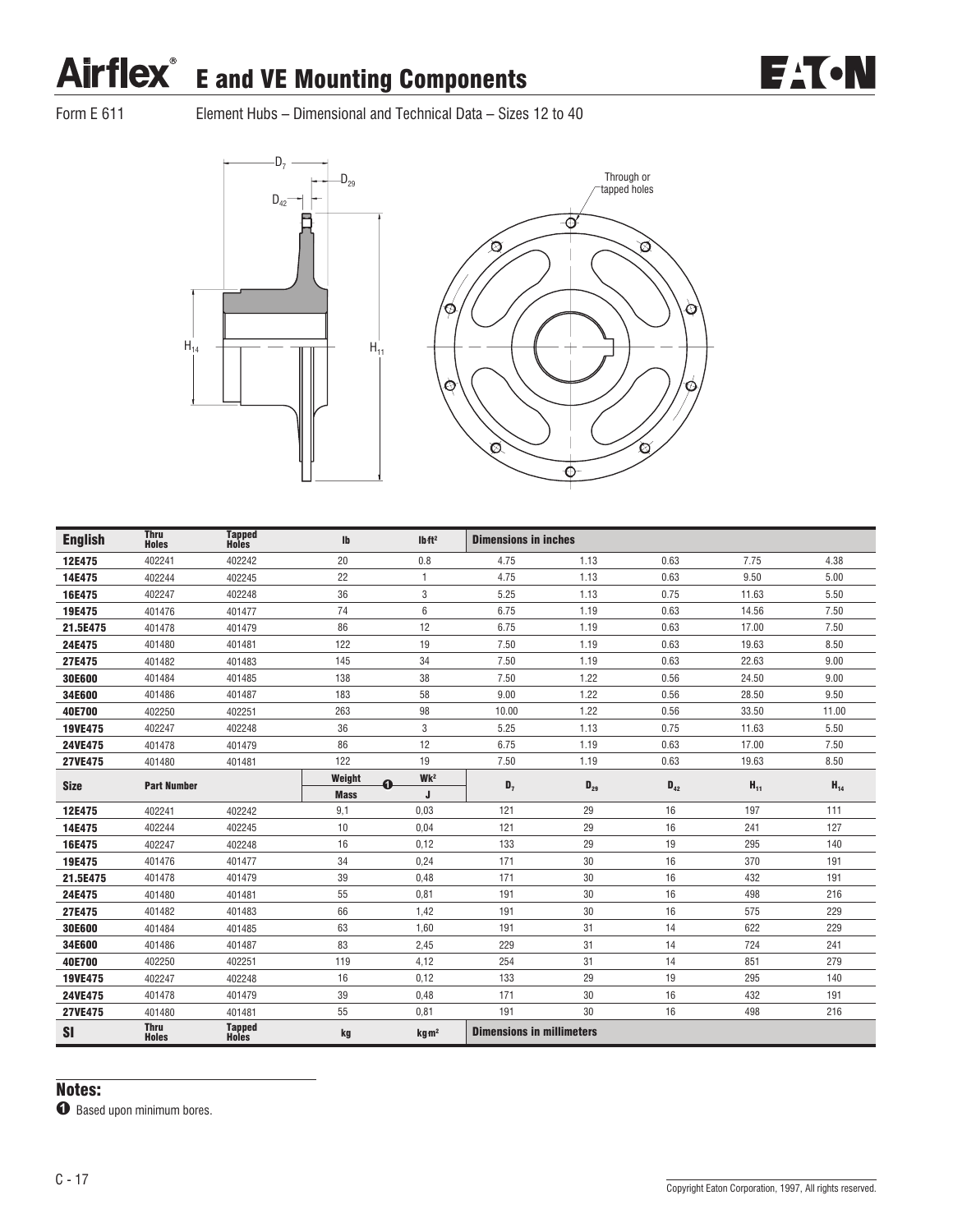

Form E 614 Drum Hubs – Dimensional and Technical Data – Size 12 to 40





| <b>English</b> | <b>Thru</b><br><b>Holes</b> | <b>Tapped</b><br>Holes        | Ib          | Ibft <sup>2</sup> | <b>Dimensions in inches</b>      |          |          |          |          |
|----------------|-----------------------------|-------------------------------|-------------|-------------------|----------------------------------|----------|----------|----------|----------|
| 12E475         | 404351                      | 402262                        | 13          | 0.3               | 3.75                             | 1.125    | 0.63     | 6.25     | 4.00     |
| 14E475         | 404352                      | 402264                        | 25          | 1.0               | 4.25                             | 1.125    | 0.63     | 8.25     | 5.00     |
| 16E475         | 404353                      | 402266                        | 38          | 1.5               | 5.00                             | 1.125    | 0.63     | 9.25     | 6.00     |
| 19E475         | 404354                      | 402268                        | 64          | 5                 | 6.00                             | 1.125    | 0.63     | 11.50    | 7.00     |
| 21.5E475       | 404355                      | 402270                        | 71          | 6                 | 6.00                             | 1.125    | 0.63     | 13.50    | 7.00     |
| 24E475         |                             | 404638                        | 133         | 18                | 9.00                             | 1.125    | 0.63     | 15.00    | 9.50     |
| 27E475         | 403194                      | 402274                        | 121         | 15                | 7.50                             | 1.125    | 0.75     | 15.00    | 8.50     |
| 30E600         | 404357                      | 402276                        | 162         | 35                | 7.50                             | 1.125    | 0.75     | 20.00    | 9.00     |
| 34E600         | 404358                      | 402278                        | 214         | 59                | 9.00                             | 1.125    | 0.75     | 23.00    | 9.50     |
| 40E700         | 404359                      | 402280                        | 330         | 139               | 10.00                            | 1.125    | 0.75     | 28.50    | 11.00    |
| 19VE475        | 404353                      | 402266                        | 38          | 1.5               | 5.00                             | 1.125    | 0.63     | 9.25     | 6.00     |
| 24VE475        | 404355                      | 402270                        | 71          | $6\phantom{1}$    | 6.00                             | 1.125    | 0.63     | 13.50    | 7.00     |
| <b>27VE475</b> | 404356                      | 402272                        | 72          | 9                 | 6.50                             | 1.125    | 0.63     | 15.00    | 7.50     |
| <b>Size</b>    | <b>Part Number</b>          |                               | Weight<br>O | Wk <sup>2</sup>   | $D_7$                            | $D_{29}$ | $D_{42}$ | $H_{11}$ | $H_{14}$ |
|                |                             |                               | <b>Mass</b> | J                 |                                  |          |          |          |          |
| 12E475         | 404351                      | 402262                        | 5,9         | 0,01              | 95                               | 28.6     | 15,9     | 159      | 102      |
| 14E475         | 404352                      | 402264                        | 11          | 0,04              | 108                              | 28,6     | 15,9     | 210      | 127      |
| 16E475         | 404353                      | 402266                        | 17          | 0,06              | 127                              | 28,6     | 15,9     | 235      | 152      |
| 19E475         | 404354                      | 402268                        | 29          | 0,19              | 152                              | 28,6     | 15,9     | 292      | 178      |
| 21.5E475       | 404355                      | 402270                        | 32          | 0,26              | 152                              | 28,6     | 15,9     | 343      | 178      |
| 24E475         |                             | 404638                        | 60          | 0,74              | 229                              | 28,6     | 15,9     | 381      | 241      |
| 27E475         | 403194                      | 402274                        | 55          | 0,62              | 191                              | 28,6     | 19,1     | 381      | 216      |
| 30E600         | 404357                      | 402276                        | 73          | 1,47              | 191                              | 28,6     | 19,1     | 508      | 229      |
| 34E600         | 404358                      | 402278                        | 97          | 2,48              | 229                              | 28.6     | 19,1     | 584      | 241      |
| 40E700         | 404359                      | 402280                        | 149         | 5,84              | 254                              | 28,6     | 19,1     | 724      | 279      |
| 19VE475        | 404353                      | 402266                        | 17          | 0,06              | 127                              | 28,6     | 15,9     | 235      | 152      |
| 24VE475        | 404355                      | 402270                        | 32          | 0,25              | 152                              | 28,6     | 15,9     | 343      | 178      |
| <b>27VE475</b> | 404356                      | 402272                        | 33          | 0,38              | 165                              | 28,6     | 15,9     | 381      | 191      |
| <b>SI</b>      | <b>Thru</b><br><b>Holes</b> | <b>Tapped</b><br><b>Holes</b> | kg          | kg m <sup>2</sup> | <b>Dimensions in millimeters</b> |          |          |          |          |

### Notes:

 $\bullet$  Based upon minimum bores.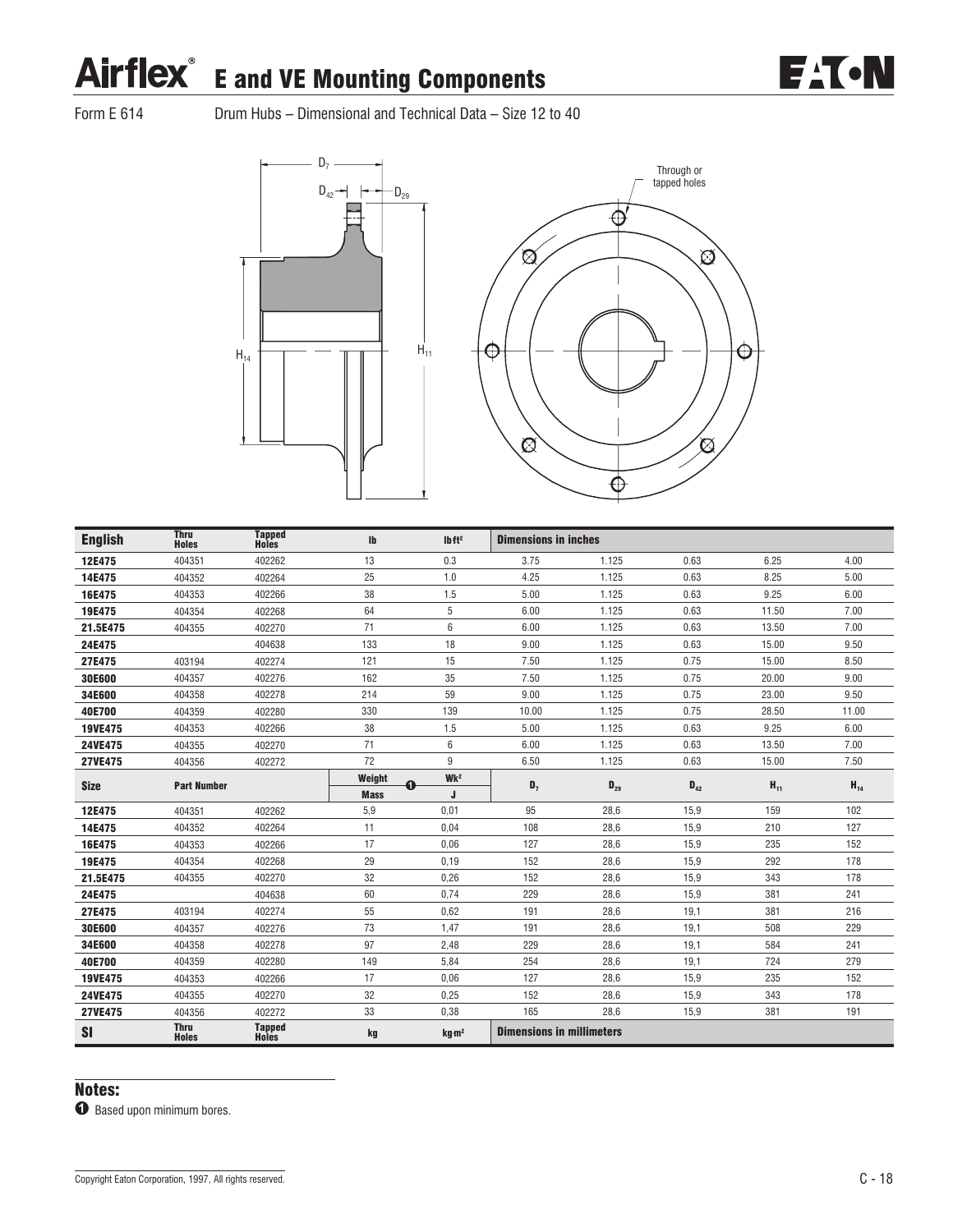

Form E 618 Dual Adapter Ring Hubs – Dimensional and Technical Data Sizes 16 to 34





| <b>English</b> | <b>Thru</b><br><b>Holes</b> | <b>Tapped</b><br>Holes        | $\mathsf{I}\mathsf{b}$ | Ibft <sup>2</sup> | <b>Dimensions in inches</b>      |          |          |          |          |
|----------------|-----------------------------|-------------------------------|------------------------|-------------------|----------------------------------|----------|----------|----------|----------|
| 16E475         | 402290                      | 402291                        | 28                     |                   | 4.25                             | 1.13     | 0.63     | 8.25     | 5.00     |
| 19E475         | 402292                      | 402293                        | 48                     | 3                 | 6.00                             | 1.13     | 0.63     | 11.00    | 7.00     |
| 21.5E475       | 402294                      | 402295                        | 62                     | 5                 | 6.00                             | 1.13     | 0.63     | 12.50    | 7.00     |
| 24E475         | 402296                      | 402297                        | 116                    | 10                | 7.50                             | 1.13     | 0.75     | 15.50    | 9.00     |
| 27E475         | 401447                      | 401448                        | 72                     | 16                | 6.75                             | 1.13     | 0.75     | 17.50    | 7.50     |
| 30E600         | 402298                      | 402299                        | 133                    | 26                | 7.50                             | 1.13     | 0.75     | 19.00    | 9.00     |
| 34E600         | 402300                      | 402301                        | 125                    | 51                | 7.50                             | 1.13     | 0.75     | 22.88    | 9.00     |
| 19VE475        | 402290                      | 402291                        | 28                     |                   | 4.25                             | 1.13     | 0.63     | 8.25     | 5.00     |
| 24VE475        | 402294                      | 402297                        | 62                     | 5                 | 6.00                             | 1.13     | 0.63     | 12.50    | 7.00     |
| 27VE475        | 402296                      | 402297                        | 116                    | 10                | 7.50                             | 1.13     | 0.75     | 17.50    | 7.50     |
| <b>Size</b>    | <b>Part Number</b>          |                               | Weight<br>⋒            | Wk <sup>2</sup>   | $D_7$                            | $D_{29}$ | $D_{42}$ | $H_{11}$ | $H_{14}$ |
|                |                             |                               | <b>Mass</b>            |                   |                                  |          |          |          |          |
| 16E475         | 402290                      | 402291                        | 13                     | 0,04              | 108                              | 28,6     | 15,9     | 210      | 127      |
| 19E475         | 402292                      | 402293                        | 22                     | 0,11              | 152                              | 28,6     | 15,9     | 279      | 178      |
| 21.5E475       | 402294                      | 402295                        | 28                     | 0,21              | 152                              | 28,6     | 15,9     | 318      | 178      |
| 24E475         | 402296                      | 402297                        | 53                     | 0,41              | 191                              | 28,6     | 19,1     | 394      | 229      |
| 27E475         | 401447                      | 401448                        | 32                     | 0,67              | 171                              | 28,6     | 19,1     | 445      | 191      |
| 30E600         | 402298                      | 402299                        | 60                     | 1.09              | 191                              | 28,6     | 19,1     | 483      | 229      |
| 34E600         | 402300                      | 402301                        | 56                     | 2,14              | 191                              | 28,6     | 19,1     | 581      | 229      |
| 19VE475        | 402290                      | 402291                        | 13                     | 0.04              | 108                              | 28.6     | 16.0     | 209.6    | 127.0    |
| 24VE475        | 402294                      | 402295                        | 28                     | 0.21              | 152                              | 28.6     | 16.0     | 317,5    | 177.8    |
| 27VE475        | 402296                      | 402297                        | 53                     | 0.42              | 191                              | 28.6     | 19,1     | 444,5    | 190,5    |
| SI             | <b>Thru</b><br><b>Holes</b> | <b>Tapped</b><br><b>Holes</b> | kg                     | kg m <sup>2</sup> | <b>Dimensions in millimeters</b> |          |          |          |          |

 $\bullet$  Based upon minimum bores.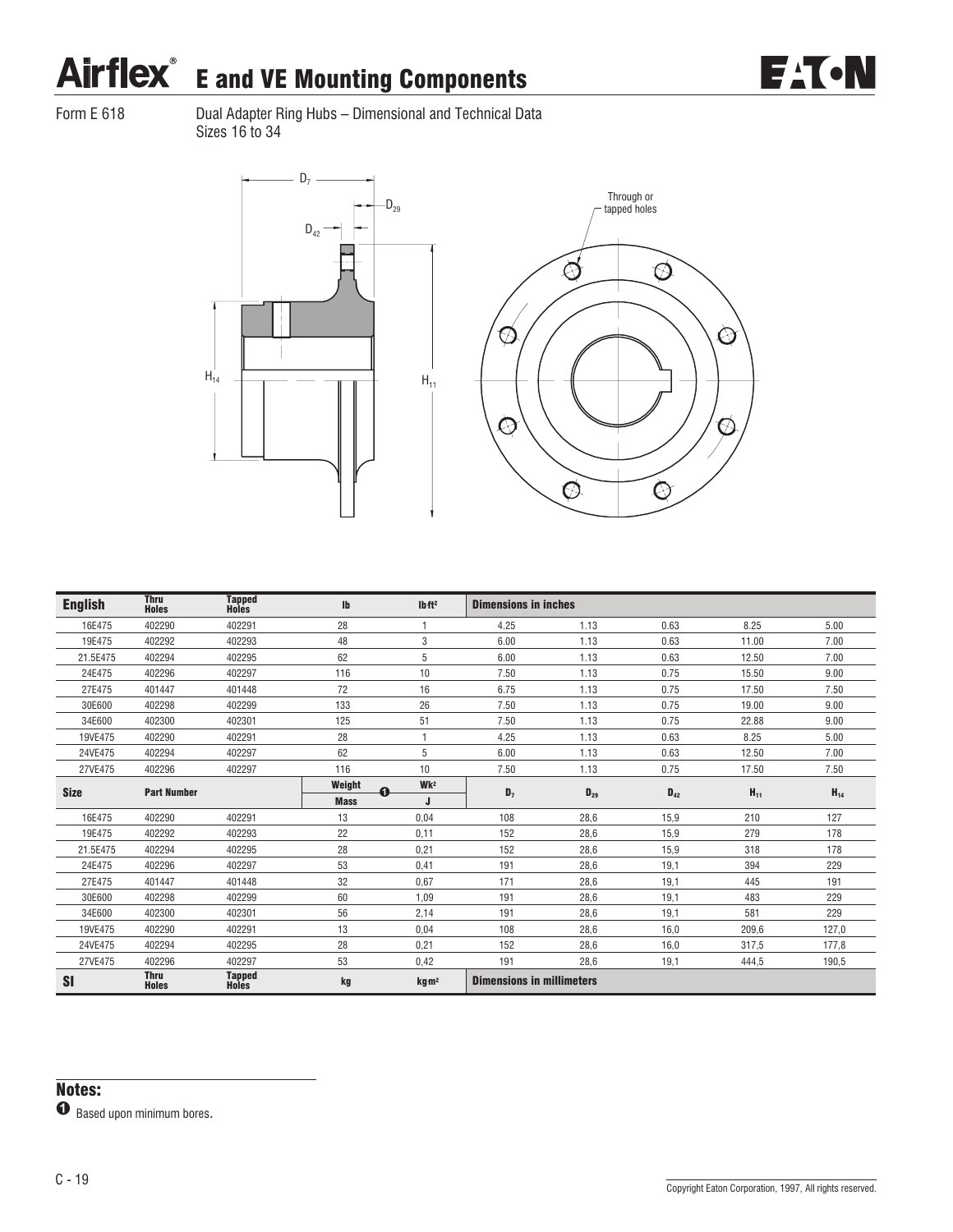**EAT-N** 

 $D_{31}$ J1

C

 $D<sub>6</sub>$ 

Form E 615 Ventilated Drums – Dimensional and Technical Data – Sizes 12 to 40



| <b>English</b> |          | <b>Dimensions in inches</b>      |                |                |                |     |             |                  | <b>Thru</b><br><b>Holes</b> | <b>Tapped</b><br>Holes | Ib                         | Ibft <sup>2</sup> | in             | <b>Thru</b><br><b>Holes</b> | <b>Tapped</b><br><b>Holes</b> | $\mathbf{I}$             | Ibft <sup>2</sup> | in             |
|----------------|----------|----------------------------------|----------------|----------------|----------------|-----|-------------|------------------|-----------------------------|------------------------|----------------------------|-------------------|----------------|-----------------------------|-------------------------------|--------------------------|-------------------|----------------|
| 12E475         | 0.75     | 18.00                            | 12.00          | 5.063          | 4.187          | 6   | 0.53        | $1/2 - 13$       | 510363                      | 510536                 | 95                         | 30                | 8.00           | 401313                      | N/A                           | 155                      | 45                | 14.00          |
| 14E475         | 0.75     | 20.00                            | 14.00          | 7.250          | 6.250          | 6   | 0.53        | $1/2 - 13$       | 510079                      | 510417                 | 105                        | 45                | 8.00           | 401315                      | 402033                        | 200                      | 70                | 14.00          |
| 16E475         | 0.75     | 22.00                            | 16.00          | 7.750          | 6.250          | 6   | 0.78        | $3/4 - 10$       | 510364                      | 510453                 | 120                        | 60                | 8.00           | 401317                      | 402034                        | 235                      | 155               | 14.00          |
| 19E475         | 0.75     | 25.00                            | 19.00          | 10.000         | 8.250          | 8   | 0.78        | $3/4 - 10$       | 412715                      | 413328                 | 140                        | 85                | 8.00           | 401319                      | 402035                        | 275                      | 190               | 14.00          |
| 21.5E475       | 0.75     | 29.50                            | 21.50          | 12.000         | 10.750         | 6   | 0.78        | $3/4 - 10$       | 510365                      | 510537                 | 170                        | 140               | 8.00           | 401321                      | 402036                        | 300                      | 285               | 14.00          |
| 24E475         | 0.75     | 32.00                            | 24.00          | 13.500         | 12.125         | 8   | 0.78        | $3/4 - 10$       | 401303                      | 401534                 | 195                        | 220               | 8.00           | 401323                      | 402037                        | 315                      | 330               | 14.00          |
| 27E475         | 0.75     | 35.00                            | 27.00          | 13.500         | 12.125         | 8   | 0.78        | $3/4 - 10$       | 510077                      | 510418                 | 240                        | 275               | 8.00           | 401325                      | 402038                        | 430                      | 570               | 14.00          |
| 30E600         | 1.00     | 38.00                            | 30.00          | 18.500         | 16.750         | 10  | 0.78        | $3/4 - 10$       | 401307                      | 401536                 | 315                        | 615               | 9.75           | 401327                      | 402039                        | 600                      | 960               | 17.75          |
| 34E600         | 1.00     | 42.00                            | 34.00          | 21.500         | 19.500         | 14  | 0.78        | $3/4 - 10$       | 401309                      | 401537                 | 395                        | 730               | 9.75           | 401329                      | 402040                        | 645                      | 1300              | 17.75          |
| 40E700         | 1.00     | 48.00                            | 40.00          | 27,000         | 25.000         | 18  | 0.78        | $3/4 - 10$       | 401712                      | 401538                 | 480                        | 1210              | 10.75          | 401331                      | 402041                        | 775                      | 2170              | 20.00          |
| <b>19VE475</b> | 0.75     | 25.00                            | 19.00          | 10.000         | 8.250          | 8   | 0.78        | $3/4 - 10$       | 412715                      | 413328                 | 140                        | 85                | 8.00           | 401319                      | 402035                        | 275                      | 190               | 14.00          |
| 24VE475        | 0.75     | 32.00                            | 24.00          | 13.500         | 12.125         | 8   | 0.78        | $3/4 - 10$       | 401303                      | 401534                 | 195                        | 220               | 8.00           | 401323                      | 402037                        | 315                      | 330               | 14.00          |
| <b>27VE475</b> | 0.75     | 35.00                            | 27.00          | 13.500         | 12.125         | 8   | 0.78        | $3/4 - 10$       | 510077                      | 510418                 | 240                        | 275               | 8.00           | 401325                      | 402038                        | 430                      | 570               | 14.00          |
|                |          |                                  |                |                | ➊              | No. | <b>Thru</b> | <b>Tapped</b>    |                             | <b>Part Number</b>     | Weight                     | Wk <sup>2</sup>   | D <sub>s</sub> |                             | <b>Part Number</b>            | Weight                   | Wk <sup>2</sup>   | $\mathbf{D}_6$ |
| <b>Size</b>    | $D_{31}$ | н                                | H <sub>1</sub> | H <sub>q</sub> | J <sub>9</sub> |     | L           | $\boldsymbol{Q}$ |                             |                        | <b>Single Element Drum</b> |                   |                |                             |                               | <b>Dual Element Drum</b> |                   |                |
|                |          |                                  |                |                |                | No. | <b>Thru</b> | <b>Tapped</b>    |                             | <b>Part Number</b>     | <b>Mass</b>                | J                 | D <sub>c</sub> |                             | <b>Part Number</b>            | <b>Mass</b>              | J                 | $D_6$          |
| 12E475         | 19       | 457                              | 305            | 128.6          | 106.3          | 6   | 13          | $1/2 - 13$       | 510363                      | 510536                 | 43                         | 1.26              | 203            | 401313                      | N/A                           | 70                       | 1.89              | 356            |
| 14E475         | 19       | 508                              | 356            | 184.2          | 158.8          | 6   | 13          | $1/2 - 13$       | 510079                      | 510417                 | 48                         | 1.89              | 203            | 401315                      | 402033                        | 91                       | 2.94              | 356            |
| 16E475         | 19       | 559                              | 406            | 196.9          | 158.8          | 6   | 20          | $3/4 - 10$       | 510364                      | 510453                 | 54                         | 2.52              | 203            | 401317                      | 402034                        | 106                      | 6.51              | 356            |
| 19E475         | 19       | 635                              | 483            | 254.0          | 209.6          | 8   | 20          | $3/4 - 10$       | 412715                      | 413328                 | 63                         | 3,57              | 203            | 401319                      | 402035                        | 125                      | 7,98              | 356            |
| 21.5E475       | 19       | 749                              | 546            | 304,8          | 273.1          | 6   | 20          | $3/4 - 10$       | 510365                      | 510537                 | 77                         | 5,88              | 203            | 401321                      | 402036                        | 136                      | 11.97             | 356            |
| 24E475         | 19       | 813                              | 610            | 342,9          | 308,0          | 8   | 20          | $3/4 - 10$       | 401303                      | 401534                 | 88                         | 9.24              | 203            | 401323                      | 402037                        | 143                      | 13.86             | 356            |
| 27E475         | 19       | 889                              | 686            | 342.9          | 308.0          | 8   | 20          | $3/4 - 10$       | 510077                      | 510418                 | 109                        | 11.55             | 203            | 401325                      | 402038                        | 195                      | 23,94             | 356            |
| 30E600         | 25       | 965                              | 762            | 469.9          | 425.5          | 10  | 20          | $3/4 - 10$       | 401307                      | 401536                 | 143                        | 25,83             | 248            | 401327                      | 402039                        | 272                      | 40.32             | 451            |
| 34E600         | 25       | 1067                             | 864            | 546,1          | 495,3          | 14  | 20          | $3/4 - 10$       | 401309                      | 401537                 | 179                        | 30,66             | 248            | 401329                      | 402040                        | 292                      | 54,60             | 451            |
| 40E700         | 25       | 1219                             | 1016           | 685.8          | 635.0          | 18  | 20          | $3/4 - 10$       | 401712                      | 401538                 | 217                        | 50.82             | 273            | 401331                      | 402041                        | 351                      | 91,14             | 508            |
| <b>19VE475</b> | 19       | 635                              | 483            | 254.0          | 209.6          | 8   | 20          | $3/4 - 10$       | 412715                      | 413328                 | 63                         | 3.57              | 203            | 401319                      | 402035                        | 125                      | 7.98              | 356            |
| 24VE475        | 19       | 813                              | 610            | 342,9          | 308,0          | 8   | 20          | $3/4 - 10$       | 401303                      | 401534                 | 88                         | 9,24              | 203            | 401323                      | 402037                        | 143                      | 13,86             | 356            |
| <b>27VE475</b> | 19       | 889                              | 686            | 342.9          | 308.0          | 8   | 20          | $3/4 - 10$       | 510077                      | 510418                 | 109                        | 11,55             | 203            | 401325                      | 402038                        | 195                      | 23,94             | 356            |
| SI             |          | <b>Dimensions in millimeters</b> |                |                |                |     |             |                  | Thru<br><b>Holes</b>        | <b>Tapped</b><br>Holes | kg                         | kg m <sup>2</sup> | mm             | Thru<br><b>Holes</b>        | Tapped<br><b>Holes</b>        | kg                       | kg m <sup>2</sup> | mm             |

### Notes:



Threads.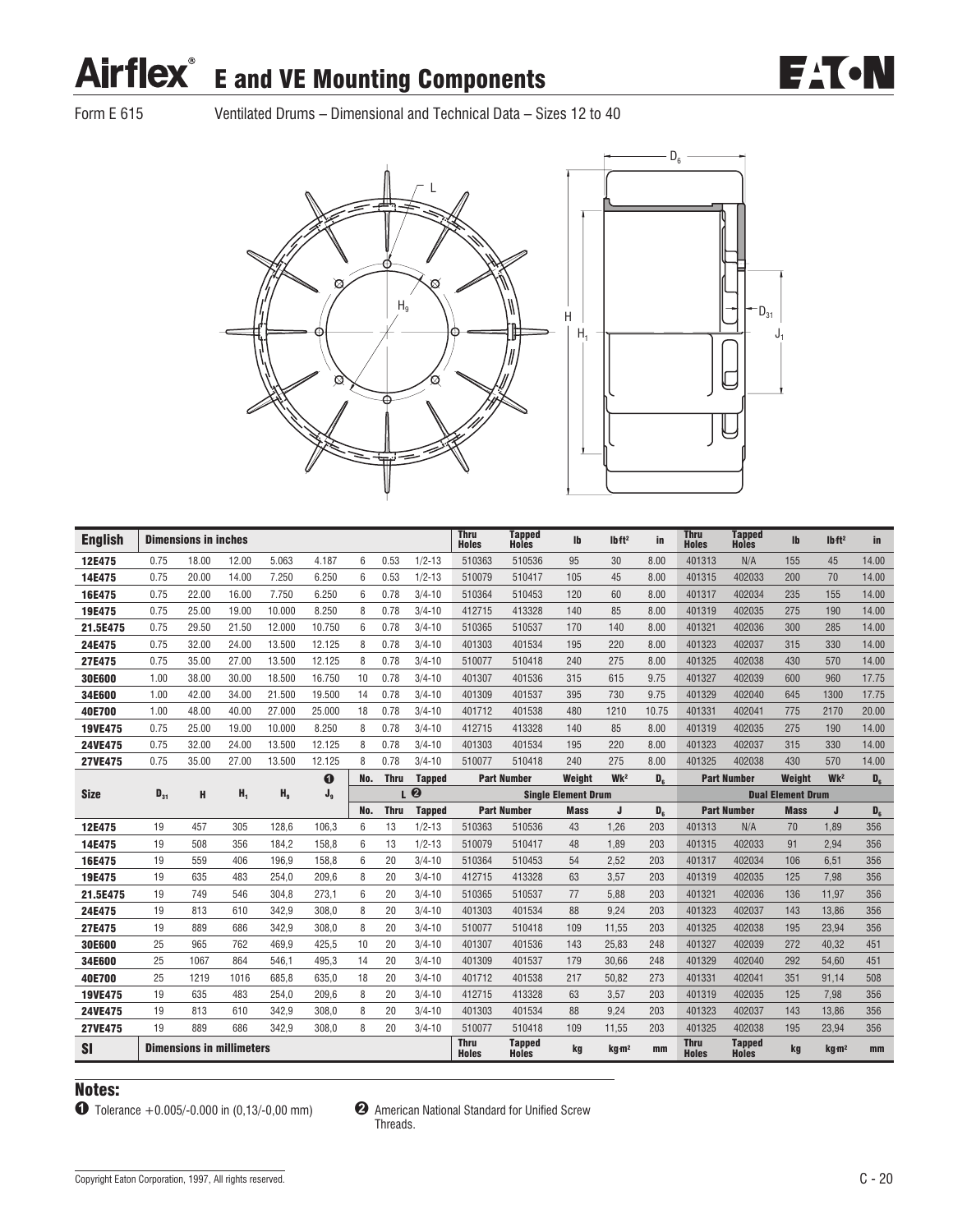

Form E 612 Adapter Rings – Dimensional and Technical Data – Sizes 12 to 40



| <b>English</b> |               | $\mathbf{I}$ | Ibft <sup>2</sup> | <b>Dimensions in inches</b> |                                  |                |                |          |          |     |             |              |
|----------------|---------------|--------------|-------------------|-----------------------------|----------------------------------|----------------|----------------|----------|----------|-----|-------------|--------------|
| 12E475         | 12117         | 21           | $\overline{2}$    | 3.38                        | .19                              | 6.25           | 7.00           | 5.50     | 8.120    | 10  | $3/8 - 16$  | 0.75         |
| 14E475         | 12118         | 25           | 3                 | 3.38                        | .19                              | 8.00           | 8.75           | 7.13     | 9.745    | 12  | $3/8 - 16$  | 0.63         |
| 16E475         | 12119         | 37           | $6\,$             | 3.38                        | .19                              | 9.75           | 10.75          | 9.13     | 11.745   | 8   | $1/2 - 13$  | 0.88         |
| 19E475         | 12120         | 53           | 14                | 3.38                        | .25                              | 12.75          | 13.75          | 11.63    | 14.745   | 10  | $1/2 - 13$  | 1.00         |
| 21.5E475       | 12121         | 82           | 28                | 3.44                        | .25                              | 14.25          | 15.75          | 13.75    | 17.120   | 8   | $3/4 - 10$  | 1.12         |
| 24E475         | 12122         | 102          | 50                | 3.50                        | .25                              | 16.75          | 18.25          | 16.00    | 19.745   | 10  | $3/4 - 10$  | 1.12         |
| 27E475         | 12123         | 138          | 80                | 3.50                        | .25                              | 19.75          | 21.25          | 18.00    | 22.620   | 12  | $3/4 - 10$  | 1.12         |
| 30E600         | 12124         | 192          | 145               | 4.31                        | .31                              | 21.50          | 23.00          | 20.00    | 24.870   | 14  | $3/4 - 10$  | 1.12         |
| 34E600         | 12125         | 246          | 240               | 4.31                        | .31                              | 25.50          | 27.00          | 24.00    | 28.870   | 16  | $3/4 - 10$  | 1.25         |
| 40E700         | 12126         | 331          | 445               | 4.88                        | .31                              | 30.50          | 32.00          | 29.00    | 33.745   | 18  | $3/4 - 10$  | 1.50         |
| 19VE475        | 12120         | 37           | $6\,$             | 3.38                        | .25                              | 9.75           | 10.75          | 9.13     | 11.745   | 8   | $1/2 - 13$  | 0.88         |
| 24VE475        | 12121         | 82           | 28                | 3.44                        | .25                              | 14.25          | 15.75          | 13.75    | 17.120   | 8   | $3/4 - 10$  | 1.12         |
| 27VE475        | 12122         | 102          | 50                | 3.50                        | .25                              | 16.75          | 18.25          | 16.00    | 19.475   | 10  | $3/4 - 10$  | 1.12         |
|                | Part          | Weight       | Wk <sup>2</sup>   |                             |                                  |                |                |          | $\bf{0}$ | No. | <b>Size</b> | <b>Depth</b> |
| <b>Size</b>    | <b>Number</b> | <b>Mass</b>  | J                 | $\mathbf{D}_9$              | $D_{11}$                         | H <sub>5</sub> | H <sub>9</sub> | $H_{11}$ | J        |     | LQ          |              |
|                |               |              |                   |                             |                                  |                |                |          |          | No. | <b>Size</b> | <b>Depth</b> |
| 12E475         | 12117         | 9,5          | 0,07              | 86                          | 4,83                             | 159            | 178            | 140      | 206.2    | 10  | $3/8 - 16$  | 19           |
| 14E475         | 12118         | 11           | 0,11              | 86                          | 4,83                             | 203            | 222            | 181      | 247,5    | 12  | $3/8 - 16$  | 16           |
| 16E475         | 12119         | 17           | 0,26              | 86                          | 4,83                             | 248            | 273            | 232      | 298,3    | 8   | $1/2 - 13$  | 22           |
| 19E475         | 12120         | 24           | 0,57              | 86                          | 6,35                             | 324            | 349            | 295      | 374,5    | 10  | $1/2 - 13$  | 25           |
| 21.5E475       | 12121         | 37           | 1,19              | 87                          | 6,35                             | 362            | 400            | 349      | 434,8    | 8   | $3/4 - 10$  | 28           |
| 24E475         | 12122         | 46           | 2,10              | 89                          | 6,35                             | 425            | 464            | 406      | 501,5    | 10  | $3/4 - 10$  | 28           |
| 27E475         | 12123         | 63           | 3,37              | 89                          | 6,35                             | 502            | 540            | 457      | 574,5    | 12  | $3/4 - 10$  | 28           |
| 30E600         | 12124         | 87           | 6,09              | 109                         | 7,87                             | 546            | 584            | 508      | 631,7    | 14  | $3/4 - 10$  | 28           |
| 34E600         | 12125         | 111          | 10,08             | 109                         | 7,87                             | 648            | 686            | 610      | 733,3    | 16  | $3/4 - 10$  | 32           |
| 40E700         | 12126         | 150          | 18,69             | 124                         | 7,87                             | 775            | 813            | 737      | 857,1    | 18  | $3/4 - 10$  | 38           |
| <b>19VE475</b> | 12120         | 17           | 0,26              | 86                          | 6,35                             | 248            | 273            | 232      | 298,3    | 8   | $1/2 - 13$  | 22           |
| 24VE475        | 12121         | 37           | 1,19              | 87                          | 6,35                             | 362            | 400            | 349      | 434,8    | 8   | $3/4 - 10$  | 28           |
| <b>27VE475</b> | 12122         | 46           | 2,10              | 89                          | 6,35                             | 425            | 464            | 406      | 494,7    | 10  | $3/4 - 10$  | 28           |
| <b>SI</b>      |               | kg           | kg m <sup>2</sup> |                             | <b>Dimensions in millimeters</b> |                |                |          |          |     |             |              |

### Notes:

 $\bullet$  Tolerance +0.000/-0.005 in (+0,00/-0,13 mm)

**2** American National Standard for Unified Screw Threads.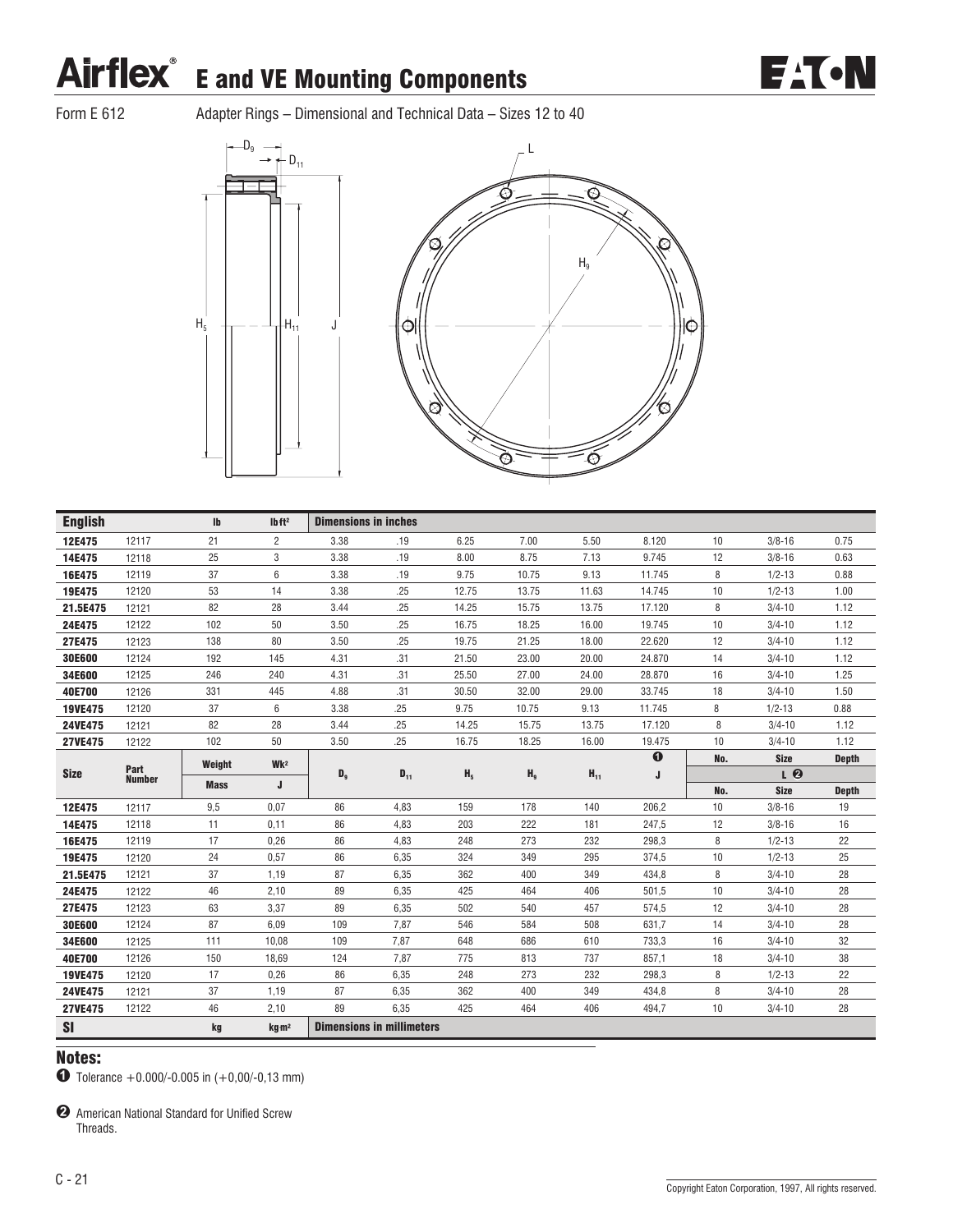

Form E 613 Dual Adapter Rings – Dimensional and Technical Data – Sizes 12 to 34





| <b>English</b> |               | $\mathbf{I}$    | Ibft <sup>2</sup>           | <b>Dimensions in inches</b>      |          |                |          |                  |           |      |
|----------------|---------------|-----------------|-----------------------------|----------------------------------|----------|----------------|----------|------------------|-----------|------|
| 12E475         | 400234        | 38 O            | $2$ 0                       | 6.38                             | N/A      | N/A            | 7.88     | ❸                | N/A       | N/A  |
| 14E475         | 400476        | 64 0            | 5 <sub>o</sub>              | 6.38                             | N/A      | N/A            | 9.50     | ❸                | N/A       | N/A  |
| 16E475         | 012135        | 72              | 10                          | 6.25                             | 0.50     | 6.75           | 11.63    | 5.500            | 8         | 0.78 |
| 19E475         | 012208        | 106             | 30                          | 6.38                             | 0.50     | 9.50           | 14.63    | 8.000            | 10        | 0.78 |
| 21.5E475       | 012098        | 116             | 40                          | 6.38                             | 0.63     | 11.00          | 17.13    | 9.625            | 6         | 0.78 |
| 24E475         | 012209        | 187             | 90                          | 6.38                             | 0.63     | 13.50          | 19.62    | 11.500           | 8         | 1.03 |
| 27E475         | 012210        | 234             | 145                         | 6.38                             | 0.63     | 16.00          | 22.63    | 14.625           | 8         | 0.78 |
| 30E600         | 012211        | 353             | 250                         | 8.13                             | 0.75     | 17.00          | 24.50    | 15.000           | 12        | 1.03 |
| 34E600         | 012212        | 453             | 445                         | 8.13                             | 0.75     | 21.00          | 28.50    | 19.000           | 12        | 1.03 |
|                | Part          | Weight          | Wk <sup>2</sup>             |                                  |          |                |          | $\boldsymbol{Q}$ | <b>No</b> | Dia. |
| <b>Size</b>    | <b>Number</b> | <b>Mass</b>     |                             | D                                | $D_{31}$ | H <sub>9</sub> | $H_{11}$ | $J_1$            |           | L    |
|                |               |                 | J                           |                                  |          |                |          |                  | <b>No</b> | Dia. |
| 12E475         | 400234        | 17 <sub>o</sub> | $0,91$ $\bullet$            | 162                              | N/A      | N/A            | 200      | $\bullet$        | N/A       | N/A  |
| 14E475         | 400476        | 29 $\bullet$    | $2,27$ $\bullet$            | 162                              | N/A      | N/A            | 241      | ❸                | N/A       | N/A  |
| 16E475         | 012135        | 33              | 4,53                        | 159                              | 13       | 171            | 295      | 140              | 8         | 20   |
| 19E475         | 012208        | 48              | 13,59                       | 162                              | 13       | 241            | 372      | 203              | 10        | 20   |
| 21.5E475       | 012098        | 53              | 18,12                       | 162                              | 16       | 279            | 435      | 244              | 6         | 20   |
| 24E475         | 012209        | 85              | 40.77                       | 162                              | 16       | 343            | 498      | 292              | 8         | 26   |
| 27E475         | 012210        | 106             | 65.69                       | 162                              | 16       | 406            | 575      | 371              | 8         | 20   |
| 30E600         | 012211        | 160             | 113,3                       | 207                              | 19       | 432            | 622      | 381              | 12        | 26   |
| 34E600         | 012212        | 205             | 201,6                       | 206                              | 19       | 533            | 724      | 483              | 12        | 26   |
| <b>SI</b>      |               | kg              | kg <sub>m<sup>2</sup></sub> | <b>Dimensions in millimeters</b> |          |                |          |                  |           |      |

### Notes:

 $\bullet$  Based upon minimum bores.

& Adapter ring bored and keyseated for shaft mounting. Bore 2.75 in (70 mm) minimum, 3.75 in (95 mm) maximum.

 $\bullet$  Tolerance +0.005/-0.000 in (+0,13/-0,00 mm)